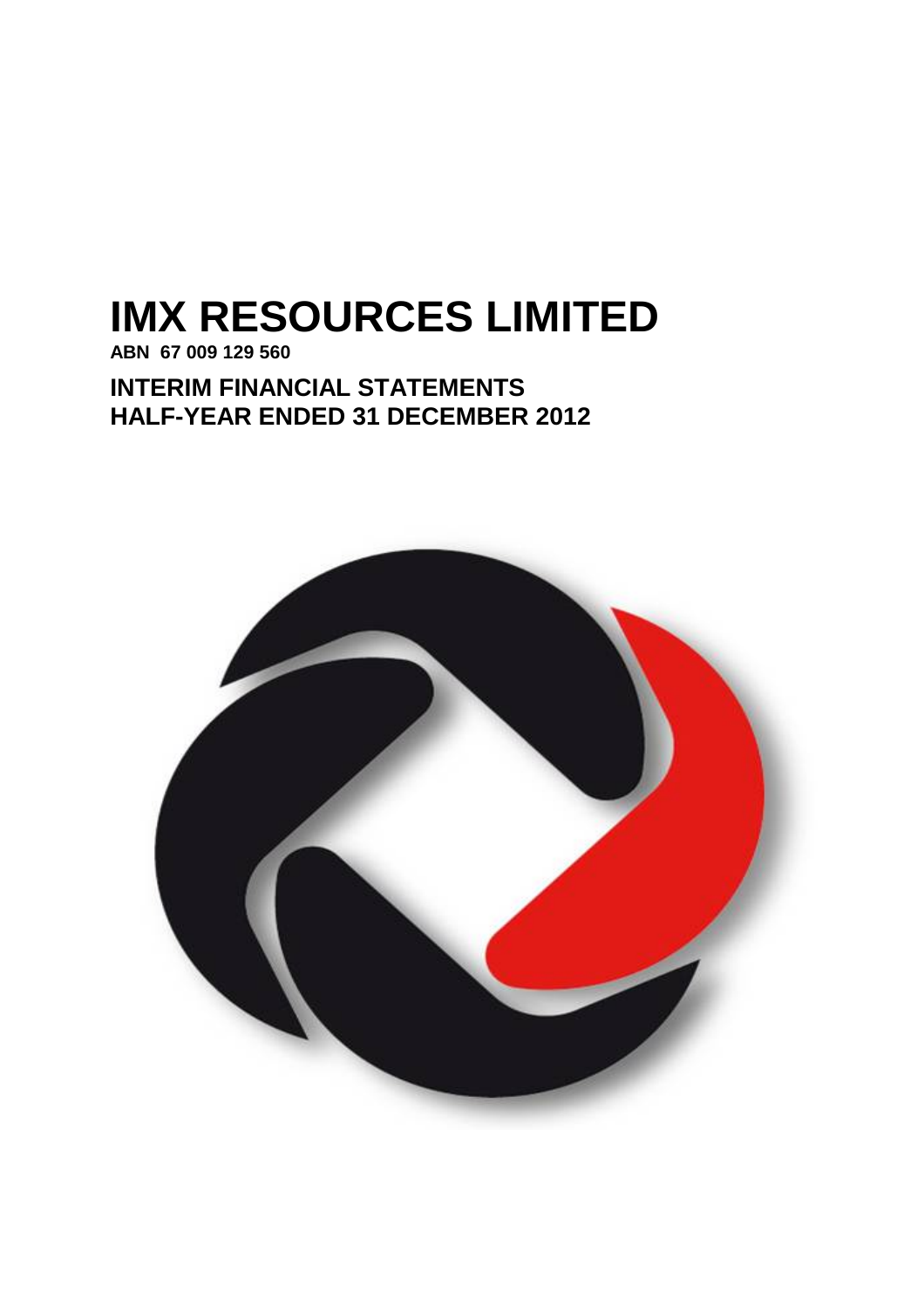# **IMX RESOURCES LIMITED INTERIM FINANCIAL REPORT HALF-YEAR ENDED 31 DECEMBER 2012**

| <b>CONTENTS</b>                                               | <b>PAGE NO.</b> |
|---------------------------------------------------------------|-----------------|
| <b>Corporate Directory</b>                                    |                 |
| Directors' Report                                             | $2 - 9$         |
| Auditor's Independence Declaration                            | 10              |
| Condensed Consolidated Statement of Comprehensive Income      | 11              |
| <b>Condensed Consolidated Statement of Financial Position</b> | 12              |
| <b>Condensed Consolidated Statement of Cash Flows</b>         | 13              |
| Condensed Consolidated Statement of Changes in Equity         | 14              |
| Notes to the Condensed Consolidated Financial Statements      | $15 - 22$       |
| Directors' Declaration                                        | 23              |
| Independent Auditor's Review Report                           | 24-25           |

These interim financial statements do not include all the notes of the type normally included in an annual financial report. Accordingly, this report is to be read in conjunction with the annual report for the year ended 30 June 2012 and any public announcements made by IMX Resources Limited during the interim reporting period in accordance with the continuous disclosure requirements of the Corporations Act 2001.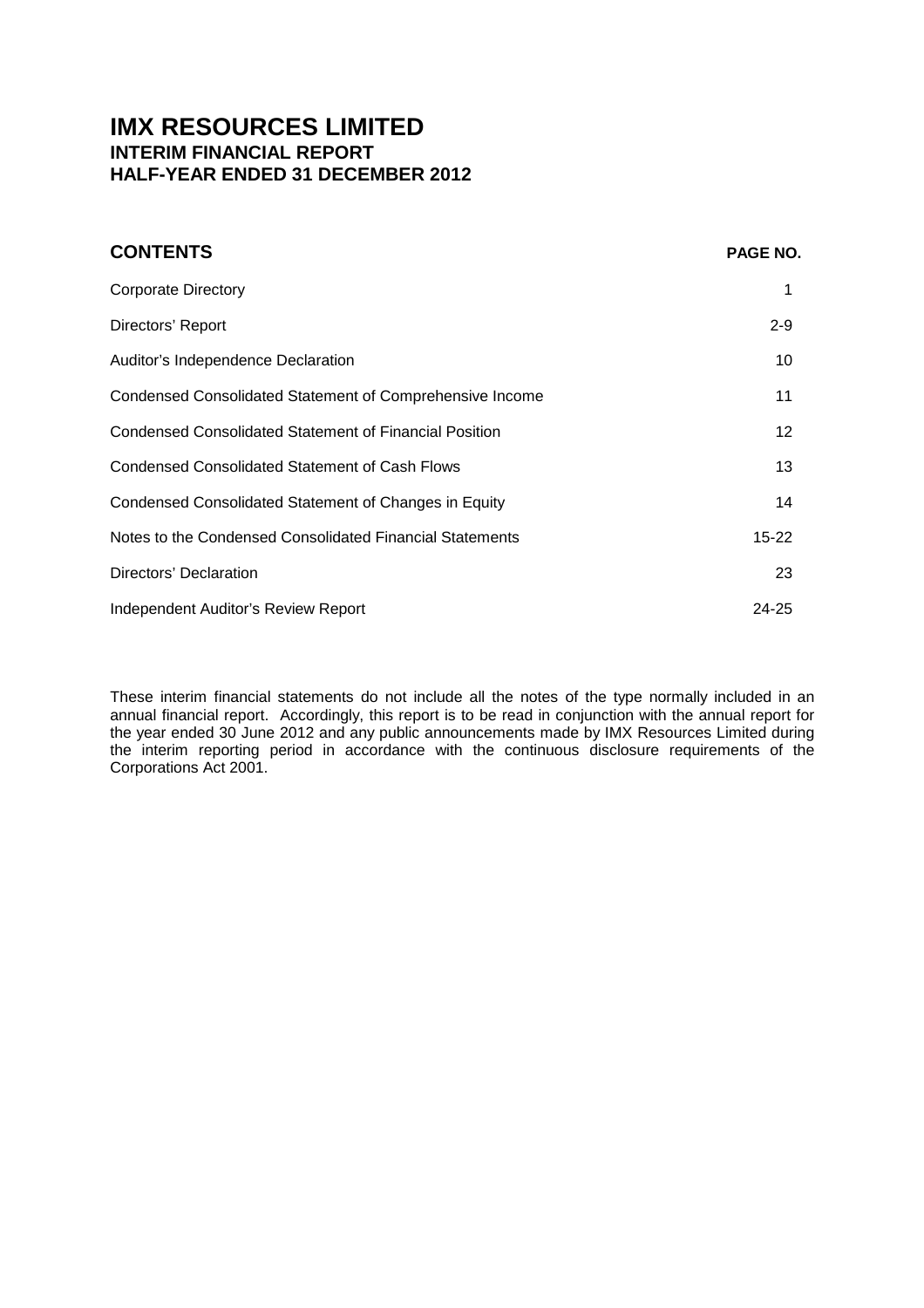## **IMX RESOURCES LIMITED CORPORATE DIRECTORY**

## **Directors**

Mr John Nitschke (Non-Executive Chairman) Mr Neil Meadows (Managing Director) Ms Kellie Benda (Non-Executive Director) Mr David Constable (Non-Executive Director) Mr Song Yuan Gang (Non-Executive Director) Mr Stephen Hunt (Non-Executive Director)

## **Company Secretary**

Mr Stuart McKenzie

## **Registered Office**

Level 2, 41-47 Colin Street WEST PERTH, WA 6005 Tel + 61 8 9388 7877 Fax + 61 8 9382 2399

## **Solicitors**

DLA Piper Australia Level 31, Central Park 152-158 St Georges Terrace PERTH WA 6000

## **Share Register**

Computershare Limited Level 2, 45 St Georges Terrace PERTH WA 6000 Tel + 61 8 9323 2000 Fax + 61 8 9323 2033

## **Auditors**

KPMG 235 St Georges Terrace PERTH WA 6000

## **Website Address**

www.imxresources.com.au

## **Stock Exchange Code**

Shares are listed on the Australian Securities Exchange ("ASX") and Toronto Stock Exchange ("TSX") under the code IXR.

*IMX Resources Limited ("IMX") is a reporting issuer under the securities laws of certain provinces of Canada. IMX is also a "designated foreign issuer" as defined in National Instrument 71-102 of the Canadian Securities Adminstrators ("NI 71- 102") and, as such, is generally permitted to meet certain Canadian disclosure requirements by complying with the disclosure requirements of a foreign authority. In the case of IMX, such foreign regulatory authorities are the ASX and the Australian Securities and Investments Commission. IMX files documents required by NI 71-102 in Canada on its profile at [www.sedar.com](http://www.sedar.com/).*

Stikeman Elliot LLP, Barristers and Solicitors 53300 Commerce Court West 199 Bay Street TORONTO ONTARIO M5L1B9

Computershare Limited Level 8, 100 University Avenue TORONTO ONTARIO M5J2Y1 Tel + 1 416 263 9547 Fax + 1 416 981 9679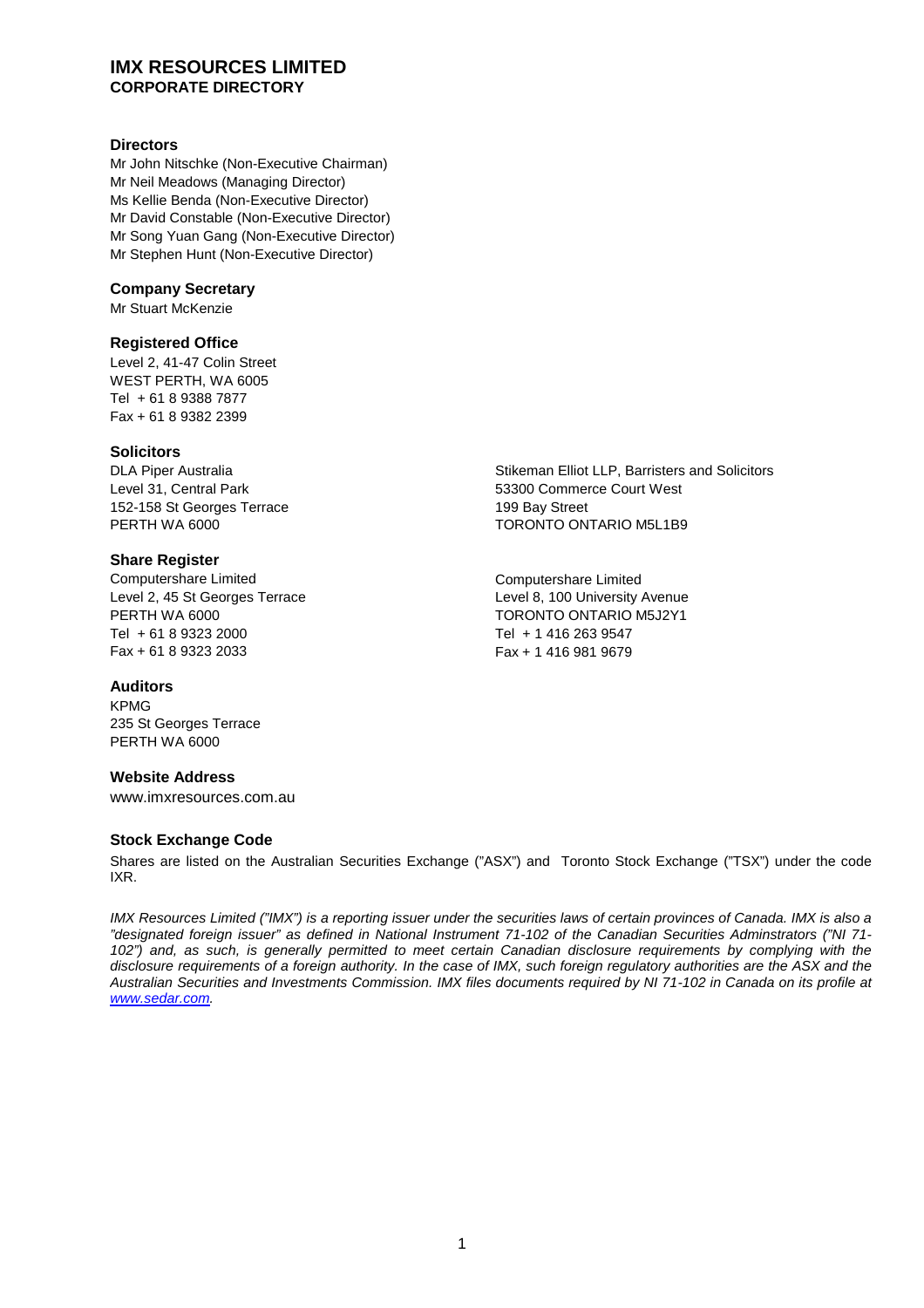The Directors present the consolidated financial report of IMX Resources Limited ("IMX" or the "Company") and its controlled entities (the "Group") for the six months ended 31 December 2012.

Amounts are expressed in Australian dollars unless otherwise noted.

# **Directors**

The names of the Company's Directors in office during the half-year and until the date of this report are set out below. Directors were in office for this entire period unless otherwise stated.

#### **Non-Executive**

J S Nitschke S B Hunt Song Yuan Gang K J Benda (appointed 1 August 2012) D W Constable (appointed 1 August 2012)

## **Executive**

N E Meadows (Managing Director)

## **Company Secretary**

C M Rainsford (resigned 14 December 2012) S A McKenzie (appointed 14 December 2012)

## **Review of Operations Corporate**

## **Results for the Half-Year**

The net loss after income tax of the Group for the half-year ended 31 December 2012 was \$16.1 million (2011: \$9.3 million). The result for the half-year is attributable to:

(1) Operating loss from the Cairn Hill Mining Operation;

(2) Administration costs of \$6.4 million (2011: \$3.3 million). These were higher than the corresponding half-year as a result of the once-off costs associated with the takeover of Continental Nickel Limited ("CNI"); and

(3) Exploration costs of \$5.3 million (2011: \$3.4 million). Again, this includes exploration related to the Nachingwea property which was reported within CNI in the comparative period.

| Summarised results are as follows: | 31 December<br>2012 | 31 December<br>2011 |  |
|------------------------------------|---------------------|---------------------|--|
|                                    | \$'000              | \$'000              |  |
| Revenue from sale of goods         | 86.131              | 85,145              |  |
| Gross Profit / (Loss)              | (1,716)             | 1.660               |  |
| Profit / (Loss) before tax         | (16,942)            | (9, 191)            |  |

The activities of the Group have been funded from existing cash resources, issue of new shares and cash flows from mining operations. The net decrease in cash resources during the half-year was \$5.3 million (2011: increase of \$1.5 million). The Group is forecasting positive cash flows for the next 12 months. If these cash flows do not eventuate as expected, there are alternative sources of funding which could include asset sales, debt or equity raising, and / or securing suitable arrangements with new joint venture ("JV") partners.

The investment held in Uranex Limited is classified as an investment in associate and accounted for under the equity method. The carrying value of this investment as at 31 December 2012 is \$4.6 million. During the half-year, the Group also took up its equity accounted share of losses in associates of \$3.0 million including \$2.2 million in relation to CNI prior to its full acquisition.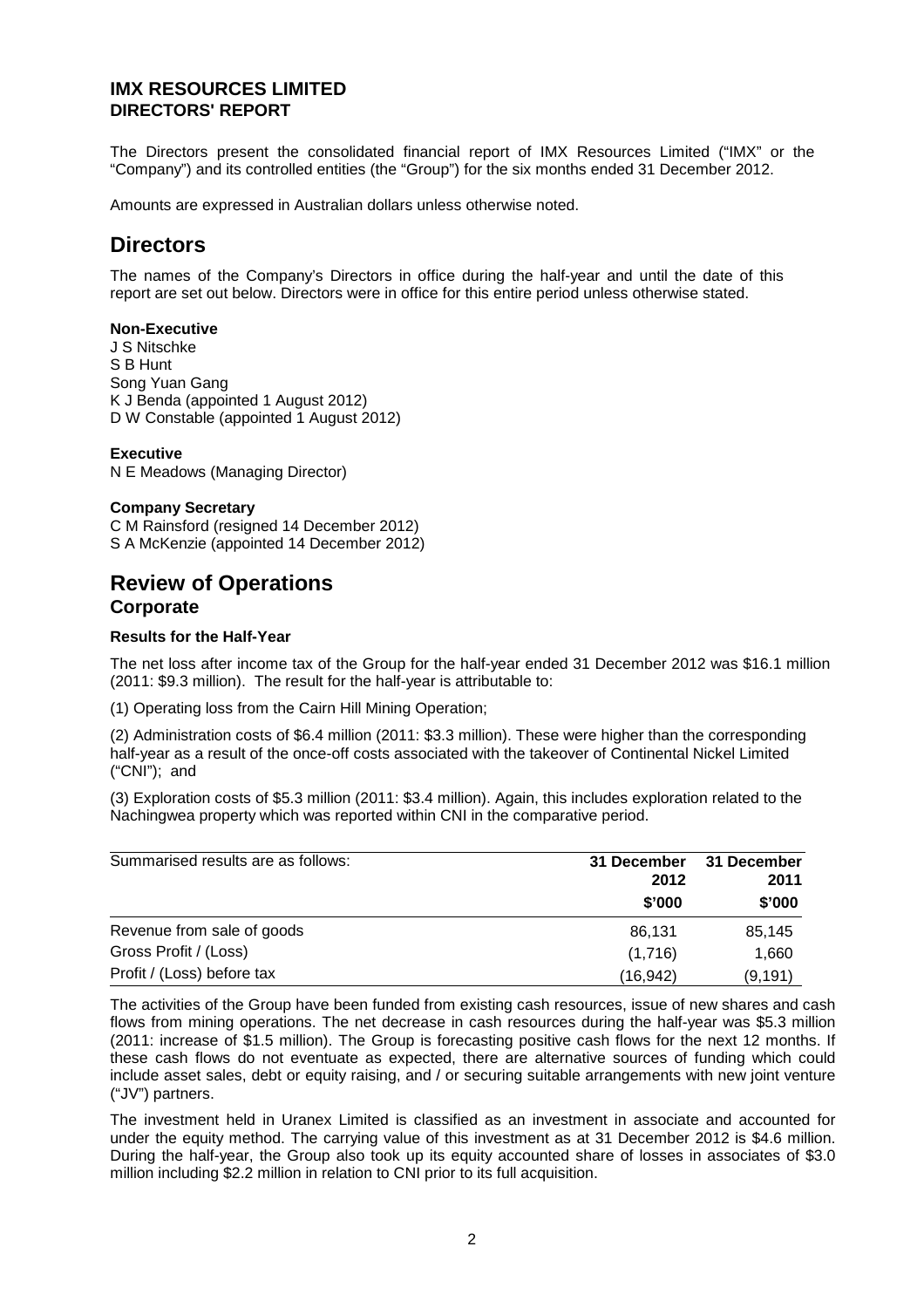## **Review of Operations**

IMX has a sole mining operation being the Cairn Hill iron ore and copper mine which is located 55 kilometres south east of Coober Pedy in South Australia. IMX has a 51% ownership of the project through a JV with Taifeng Yuanchuang International Development Co Ltd ("Taifeng"). During the halfyear, the JV was cash flow positive despite the downturn in the iron ore price.

## **OPERATIONS**

Production, transportation and shipments of ore for the six months to 31 December 2012 on a comparative basis were as follows:

|                       | 2012      | 2011      | Increase/<br>(Decrease) |
|-----------------------|-----------|-----------|-------------------------|
| Waste removed (BCM)   | 1,029,510 | 3,070,802 | (66%)                   |
| Waste and Ore (BCM)   | 1,238,425 | 3,215,212 | (61%)                   |
| Ore Mined (tonnes)    | 898,334   | 602,189   | 49%                     |
| Ore Crushed (tonnes)  | 912,477   | 779,998   | 17%                     |
| Road Haulage (tonnes) | 931,812   | 703,901   | 32%                     |
| Rail Haulage (tonnes) | 876,716   | 818,739   | 7%                      |
| Shipped (tonnes)      | 844,041   | 826,072   | 2%                      |

During the half-year, the JV achieved a significant reduction in operating costs as a result of a delay to pre-stripping activities in Pit 2. The mining rate was reduced from 300,000 bank cubic metre ("bcm") per month to 150,000 bcm per month. The significant reduction in volumes mined since the comparative period in 2011 is shown in the table above. The operation was also able to capture cost savings from its other service providers and the total operating costs for the mine are not expected to increase above \$96 per tonne Cost, Insurance and Freight ("CIF") (\$80 per tonne Free on Board ("FOB")) for the remainder of the mine life. Road-trains with an additional 50 tonnes capacity were commissioned, which is expected to reduce transport costs.

As shown in the table above, the operation outperformed the comparative period in 2011 across all areas of the business.

## **Mining**

During the half-year, the pre-stripping of Pit 2 was delayed, resulting in a reduction in mining volumes. This was achieved without impacting the JV's ore mining or shipping rates. For the remainder of the financial year, the mine plan is expected to continue to focus on developing Pit 1 at the current rate of mining activity. Total ore mined for the half-year ended 31 December 2012 was 898,334 tonnes in line with targeted production of 1.8 million tonnes per annum ("mtpa").

## **Crushing**

Crushing continued to outperform the targeted production rate of 1.8 mtpa.

## **Road Haulage**

Road haulage performance was exceptional during the six months ended 31 December 2012 with 931,812 tonnes hauled. This was partially due to road-trains with an additional 50 tonnes capacity being commissioned. Haul road maintenance works were however brought forward to November 2012 from the first quarter of 2013 which resulted in a slightly increased cost.

#### **Rail Haulage**

A total of 876,716 tonnes of ore were railed during the half-year which is above nameplate capacity but slightly below targeted annual production of 1.8 mtpa. This result was achieved despite reduced rail service capacity due to unplanned locomotive maintenance, which resulted in approximately 26,500 tonnes of rail capacity being unavailable during the period.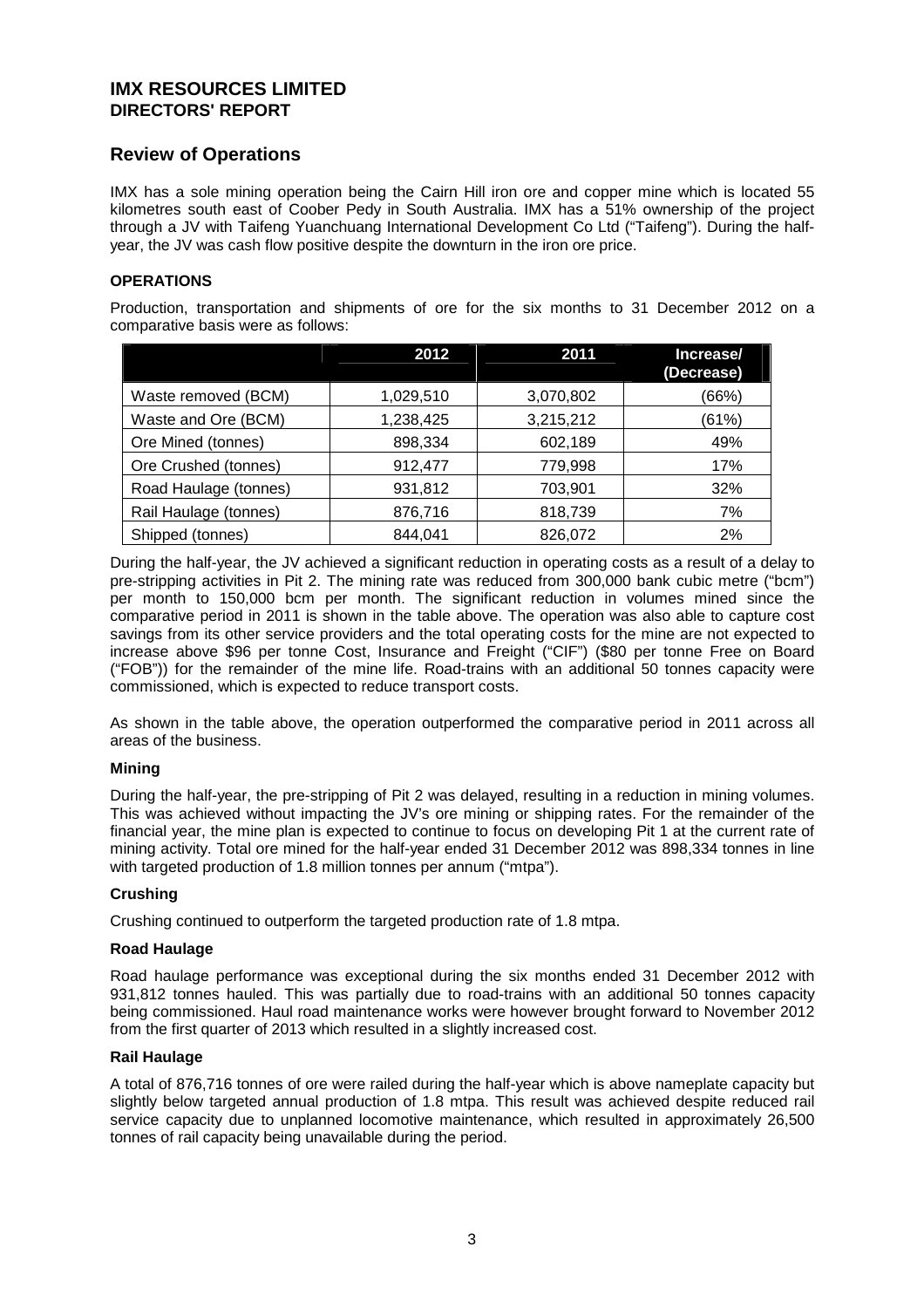## **Shipping**

During the half-year, a total of 11 vessels were loaded, one less than scheduled, with average cargo size for the period of 76,731 wet metric tonnes. The reduction in shipped tonnes was due to the reduced rail service capacity mentioned above. This resulted in the shipping schedule moving out by approximately two weeks during the quarter, a situation that is planned to be progressively retrieved during the remainder of the financial year. The average estimated grades of the ore shipped during the period were 52.77% Fe and 0.47% Cu.

## **Stockpiles**

At the end of the half-year, the various stockpiles were as follows:

|        | <b>Pre Crusher</b> |        |         | Post Crusher   Rankin Dam  Port Adelaide \ |
|--------|--------------------|--------|---------|--------------------------------------------|
| Tonnes | 101.463            | 43,550 | 136.349 | 59.037                                     |

## **Sales and Marketing**

Sales and marketing for the ore remained extremely competitive during the six months ended 31 December 2012. Approximately 25% of the offtake is contracted over the life of mine ("LOM"). The balance consists of short-term multi-ship contracts and spot contracts.

Vingo Resources Limited had an annual allowance of 12 shipments split equally between two LOM contracts. However as a result of contractual non-compliance, one of the Vingo LOM sales contracts was terminated during the period, leaving Vingo with one remaining LOM contract for six shipments per year. This does not however rule out the JV considering selling additional ore to Vingo under spot sales contracts in the future.

Discussions continue with a number of other parties with regards to potential sales opportunities, however demand for the product is well in excess of production.

## **Operating Cash Flow**

Despite low commodity prices experienced during the period and the continued strength in the Australian dollar, the JV generated strong operating cash flow which was underpinned by permanent reductions in operating costs and slightly improved terms on sales contracts as a result of the strong demand.

Cash flows from operations resulted in the full repayment of the LinQ Capital Limited debt facility with distributions to JV partners commencing in early 2013.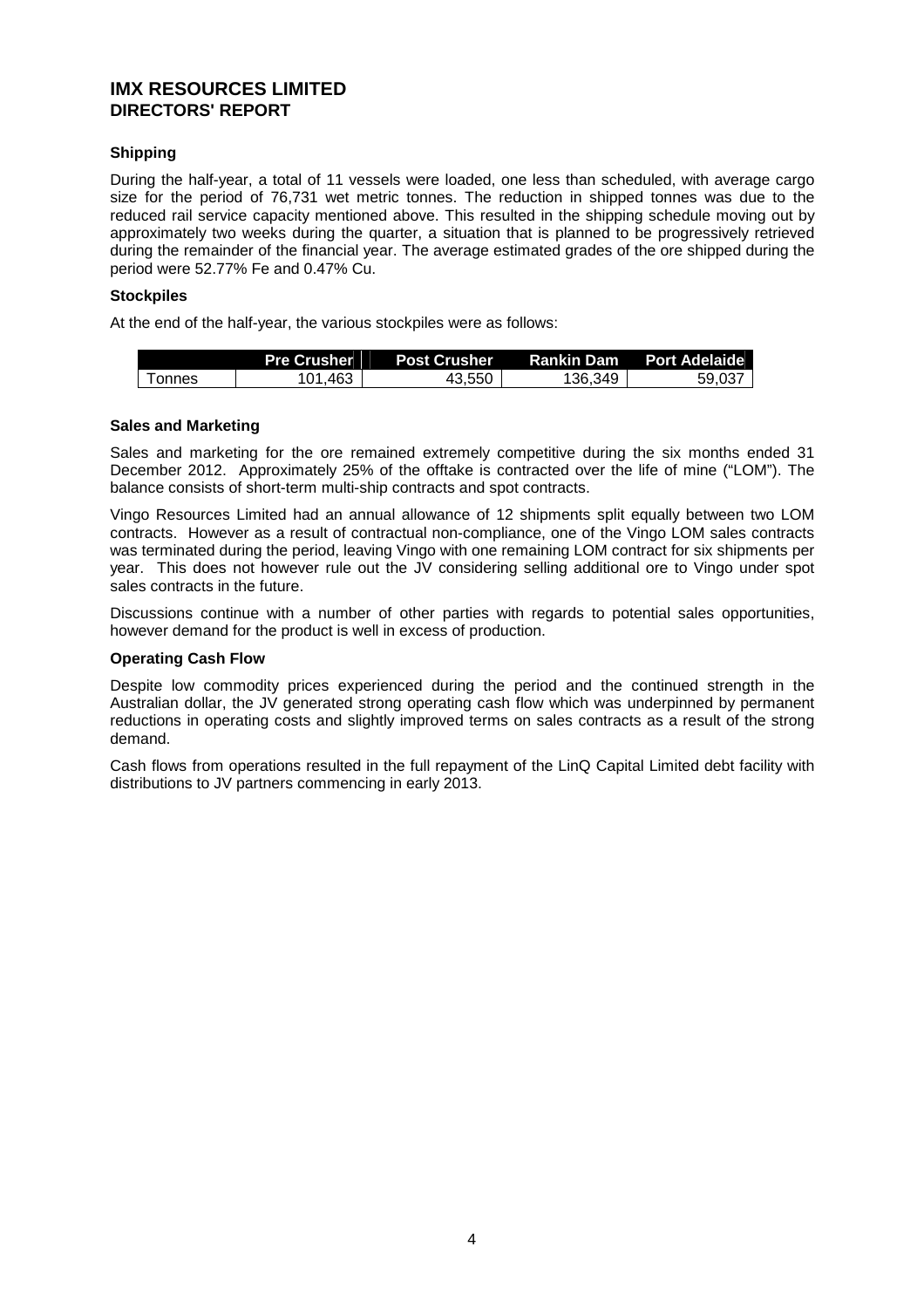## **DEVELOPMENT PROJECTS**

## **1. Ntaka Hill Nickel Sulphide Project, Tanzania (IMX 100%)**

The Ntaka Hill Nickel Sulphide Project is now 100% owned by IMX following the acquisition of CNI on 14 September 2012.

The 2012 exploration program was designed to expand the existing mineral resource at the Sleeping Giant Deposit ("Sleeping Giant"), advance the Ntaka Hill nickel sulphide deposits towards mine development, and generate and explore priority regional exploration targets.

At Ntaka Hill, drilling focussed on in-fill drilling on 50 metre centres at Sleeping Giant, as well as exploration drilling of selected other targets within the Ntaka Hill intrusion.

At Sleeping Giant, multiple new intersections of nickel mineralisation were reported, including new sulphide mineralisation in the footwall and additional wide intersections of disseminated sulphides in the hanging wall.

Elsewhere in the Ntaka Hill intrusion, testing of six geochemical targets resulted in the intersection of significant nickel sulphide mineralisation at three of the targets including the discovery of the new Zeppelin Deposit. The Zeppelin Deposit is located 350 metres west of H Deposit and consists of both near surface disseminated sulphides and net-textured to semi-massive sulphides. Surface geophysical surveying including 27.4 line kilometres of Induced Polarisation ("IP") and three line kilometres of Electro Magnetic ("EM") surveying, as well as the collection of gravity data at 2,211 stations, was carried out on the Ntaka Hill licence in order to identify additional exploration targets and to identify additional subsurface ultramafic rocks, particularly between the Ntaka Hill and Lionja intrusions.

As of April 2012, the entire mineral resource for the Ntaka Hill Nickel Sulphide Project included a total of 12,786,000 tonnes in the Measured and Indicated categories, with an average total nickel content of 1.21%; and Inferred Mineral Resources of 45,037,000 tonnes with an average total nickel content of 0.30%. This resource will be updated in 2013 to include the 2012 in-fill drilling at Sleeping Giant and the new Zeppelin Deposit. Additional drilling will be required to more fully define the extents of the Zeppelin Deposit which remains open.

At the Lionja Intrusion, located seven kilometres south west of Ntaka Hill, six diamond drill holes totalling 1,279 metres were drilled to follow-up previous nickel intersections and to test Ni-Cu soil anomalies. Three of the follow-up holes intersected significant nickel sulphide mineralisation extending the area of known mineralisation an additional 400 metres to the west.

In October an updated Scoping Study or Preliminary Economic Assessment ("PEA") was released for the Ntaka Hill Nickel Sulphide Project. Key highlights included:

- Estimated C1 cash costs of USD 5.00 per pound of payable nickel which is mid range for global nickel producers (the Company has since revised this cash cost to USD 4.70 per pound);
- Clear cash operating margin demonstrated over various metal price assumptions, including current spot Ni price;
- Estimated mine life of approximately 15 years;
- Average annual contained nickel production of 10,000 to 15,000 tonnes per annum;
- Confirmed pre-production capital investment of USD 227.0 million;
- Net Present Value ("NPV") of USD 212.0 million after tax, based on 2011 PEA metal pricing (compared to the 2011 PEA analysis of USD 207.0 million); and
- NPV of USD 147.0 million using three-year trailing average prices in line with US Securities and Exchange Commission guidelines which compares favourably to the 2011 PEA analysis (USD 122.0 million) using these same metal prices.

In support of the PEA and the longer term development of the project, a significant number of site investigations and other work has been carried out including metallurgical test work, sterilisation drilling, geotechnical investigations and drilling and hydrogeological investigations and drilling.

The metallurgical test work program has continued on from the previous work carried out, with the highlights including flotation of disseminated hanging wall mineralisation from Sleeping Giant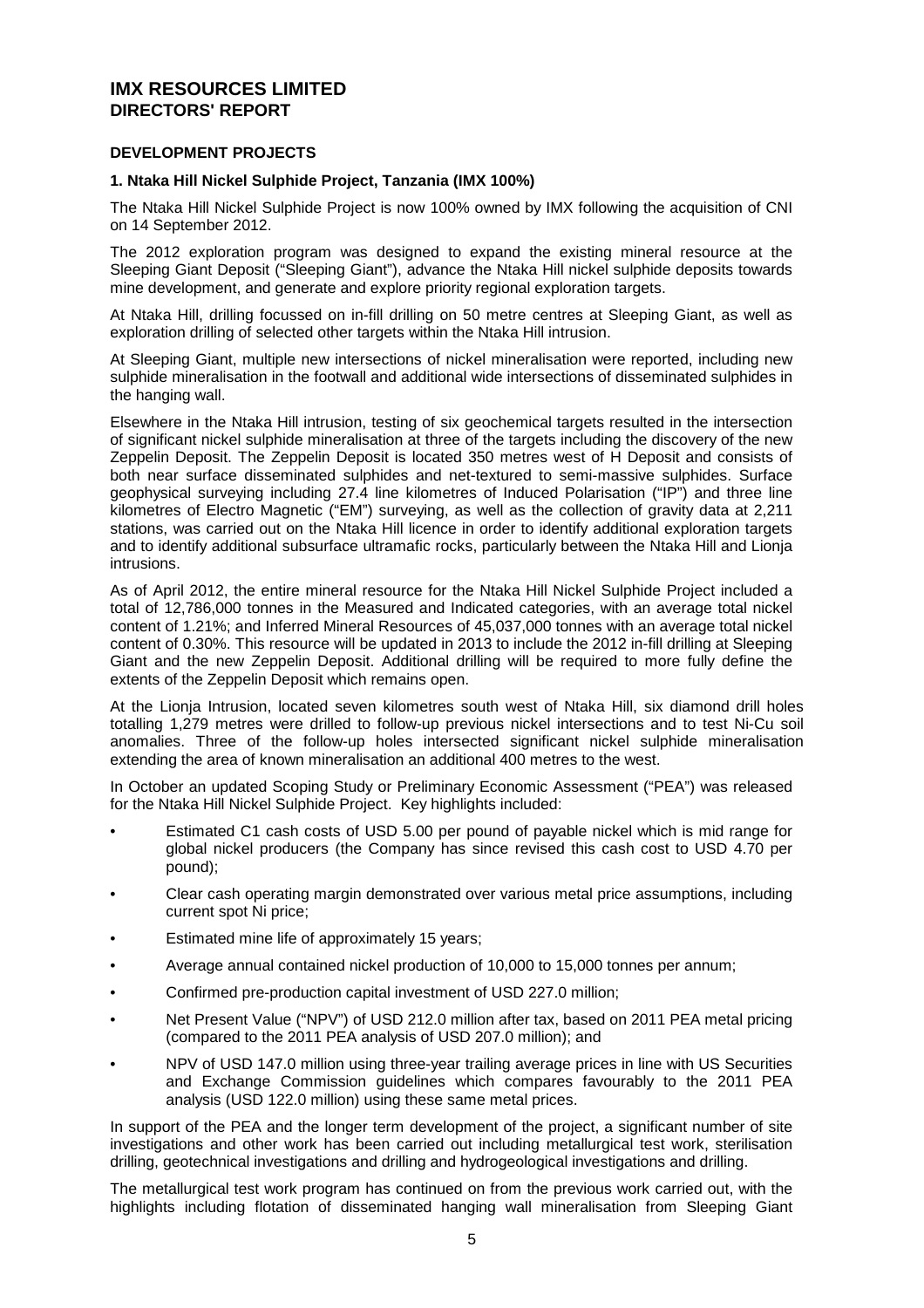yielding an average recovery of 69% for Ni to a concentrate grade of over 11% Ni from a head grade of 0.32% Ni. Other test work carried out has been aimed at improving the concentrate grade from the two higher pyrrhotite zones (J and G Deposits) utilising magnetic separation, regrinding of rougher concentrates and other conventional flotation techniques and reagents.

A total of 2,500 metres of preliminary sterilisation drilling was undertaken in the proposed locations of the processing plant, waste rock dump and tailings storage facilities. This drilling was undertaken to provide input for the development of the environmental and social impact assessment ("ESIA") that utilises the proposed site layout to assess the impact of activities.

A preliminary geotechnical investigation was carried out on site that consisted of re-logging 8,500 metres of existing core for geotechnical parameters, carrying out 726 point load tests, 5,700 metres of televiewer logging of existing drill holes to obtain fault orientation and other information and 831 metres of new diamond hole drilling and core logging. This information will provide open-pit geotechnical design information for future study work.

In order to determine the source of process water and provide a design basis for pit dewatering for the project, a series of 10 hydrogeological bores were drilled and tested in the project area. This drilling and testing built on the 17 bores that were drilled in 2011 and the data is currently being used in development of a groundwater model.

In addition to these technical investigations, the preparation of the ESIA for the project continued with additional stakeholder consultation, finalisation of baseline environmental reports and development of the impact assessment and mitigating strategies. Geochemical characterisation of both mine waste and plant tailings was undertaken along with development of a mining schedule for waste classified by geochemical characteristics.

A series of community consultations and investigations relating to land acquisition and stakeholder relocation was also carried out which resulted in the development of the relocation policy framework.

During 2012, IMX assisted with the construction of the Nditi Secondary School, a project carried out in conjunction with the Nditi community. This school was opened and accepted students late in 2012. In addition, IMX committed to a number of community development projects to be delivered in 2013, including supporting the building of the Nachingwea Girls Secondary School, refurbishment of a well at Lionja village, construction of teachers quarters at the Nditi Secondary school and assistance with completion of the Lionja village and ward office.

#### **2. Mt Woods Magnetite Project, South Australia (IMX 100%)**

Additional metallurgical test work was carried out on diamond drill core samples from the Snaefell Deposit. The test work included crushing of the sample, coarse low intensity magnetic separation followed by grinding and Davis Tube Recovery ("DTR") magnetic separation. The analysis of this test work is ongoing.

#### **3. Cairn Hill Phase 2 (IMX 51%)**

During the period, work continued on the approval process associated with the Cairn Hill Phase 2 development. A final production decision on the project will be made during 2013.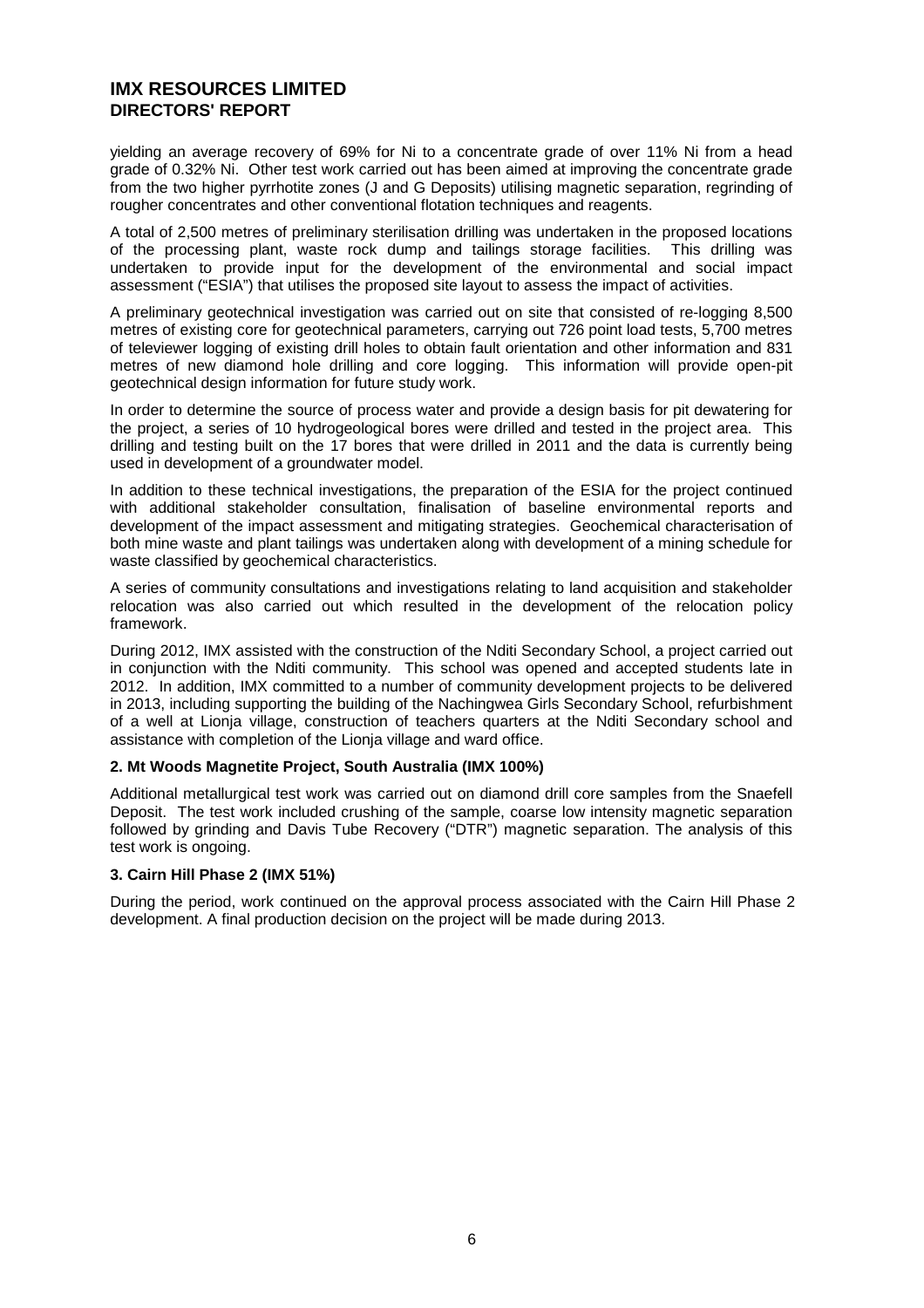## **EXPLORATION PROJECTS**

## **1. Nachingwea Property, Regional Targets (IMX 100%)**

Exploration targets on the regional land position at Nachingwea have the potential to include nickel, copper, gold and graphite mineralisation. An extensive, multi-component regional exploration program was carried out during the reporting period, including 2,548 metres of diamond drilling in 14 holes, 1,957 metres of Reverse Circulation ("RC") drilling in 24 holes, 2,409 line kilometres of helicopter-borne Versatile Time Electro Magnetic ("VTEM") surveying, 15.5 line kilometres of surface EM surveying, 9.5 kilometres of surface IP surveying, gravity surveying, soil sampling and mapping / prospecting.

At the HOG surface gold prospect, five RC holes totalling 424 metres were drilled and all holes intersected a pyrite-rich semi-massive to massive sulphide zone(s) containing elevated Zn-Au±Cu values. Elsewhere on the regional licences, diamond and RC drilling was carried out to follow-up past drilling results and also to test new geophysical and geochemical targets. Eight diamond drill holes totalling 1,270 metres were completed to test four exploration targets. Sulphide mineralization with elevated Cu-Zn-Ag values were intersected at two of the targets and locally elevated Au values were intersected at a third target. Twenty four RC holes totalling 1,957 metres were completed to test 19 widely spaced targets and results are currently being compiled. Compilation of analytical results from the soil sampling and prospecting work was also in progress at the end of the reporting period.

#### **2. Mt Woods Magnetite Project-Regional Targets (IMX 100%)**

A modest RC drilling program commenced in October 2012, concluding during the period, comprised of 23 holes for 3,486 metres across the newly delineated Axehead and Tomahawk North prospects and the magnetically strongest portions of Eagle, Penrhyn, Arapiles and Fitzgerald Dam. This group of magnetic units, lie approximately 25 kilometres south east of IMX's Cairn Hill magnetite-copper mine and 30 kilometres east of the Snaefell prospect.

## **3. Mt Woods Copper-Gold JV Project, South Australia (IMX 49%)**

The Mt Woods Copper-Gold Project is a JV between IMX (49%) and OZ Minerals Limited ("OZ") (51%). Under the JV, OZ must spend \$20.0 million over 5 years at a minimum cumulative average of \$4.0 million per annum in order to earn their 51% interest. JV field activities focussed on ground gravity surveys and the completion of a magneto-telluric survey line over part of the Brumby Prospect. Data processing and a review of exploration data is ongoing to assist with future drill targeting across the Southern Domain area.

During the half-year, the Company had agreed to sell its 49% interest in the JV to OZ for \$5.0 million cash and the cancellation of OZ's shares in IMX, however subsequent to the end of the reporting period, the parties agreed to maintain the existing JV.

#### **4. Tasmania-NW Nickel Project (IMX 96%)**

The Tasmania-NW Nickel Project comprises five granted exploration licences covering 571 kilometres and is a JV between IMX (96%) and Barrett Exploration Pty Ltd (4%).

During the period, RC drilling was completed targeting geochemical soil anomalies with potential for Ni-Cu-PGE sulphides as well as possible economic concentrations of Titanium, Zirconium and Rare Earth Elements. The program comprised a total of six holes for 568 metres. Analytical and petrological analyses returned no economically significant results.

#### **5. Mibango Nickel Project, Tanzania (IMX 100%)**

No exploration was conducted during the period.

## **6. Milange Nickel-Copper-PGE Project, MOZambique (IMX 100%)**

Results from a soil sampling program completed during the half-year, in which 1,258 soil samples were collected over 16 targets, confirmed the presence of ultramafic rocks and will assist in targeting further field investigation that is planned to commence in May 2013.

#### **7. St. Stephen Nickel-Copper JV Project, Canada (IMX earning up to 75%)**

No exploration was conducted during the period.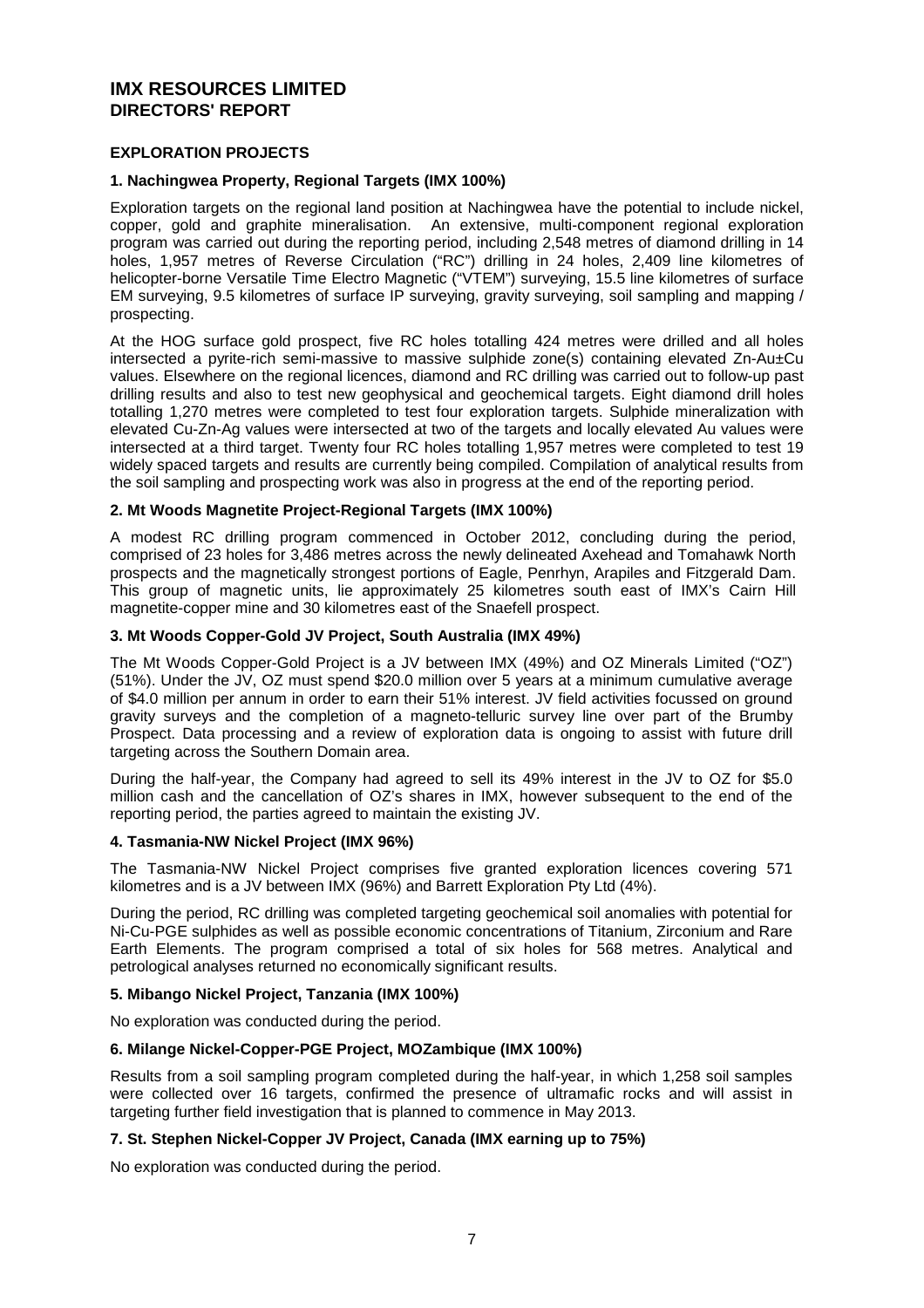## **CORPORATE**

## **Uranex Limited**

The Group holds a 25% interest in Uranex Limited, an Australian based uranium exploration and development company with a diverse pipeline of projects in Australia and Africa.

## **Continental Nickel Limited**

As at 30 June 2012, the Group held a 37% interest in CNI, a mineral exploration company that was listed on the TSX Venture Exchange. CNI's major project was their 75% interest in the Tanzanian Nachingwea Project referred to above, to which IMX held the remaining 25% stake.

IMX initiated an offer to the shareholders of CNI to acquire all the remaining shares not already owned by IMX to bring the ownership of the Nachingwea Project under the Company's ownership and control. This transaction was completed on 14 September 2012. Refer to Note 5 for further details.

#### **Issue of shares**

IMX issued 33,909,000 ordinary shares at \$0.11 per share on 21 November 2012 raising gross proceeds of \$3.7 million. The issue was part of a contemplated transaction with OZ that was not completed subsequent to year end.

## **COMPETENT PERSONS STATEMENT**

Information in this report relating to exploration results is based on data collected under the supervision of, or compiled by Patricia Tirschmann, who is a full time employee of IMX. Ms. Tirschmann is a registered member of the Association of Professional Geoscientists of Ontario and has sufficient relevant experience as a qualified person as defined by NI 43-101 and a competent person under the Australian JORC (2004). Ms. Tirschmann consents to the inclusion of the data in the form and context in which it appears.

Information relating to the Nachingwea mineral resource estimate was prepared by Roscoe Postle Associates Inc. of Toronto, Ontario under the supervision of Chester Moore, P. Eng., Principal Geologist. Mr. Moore is a registered member of the Professional Engineers of Ontario and an independent qualified person as defined by National Instrument 43-101. Mr. Moore has sufficient relevant experience to qualify as a Competent Person under the 2004 Edition of the Australasian Code for the Reporting of Exploration Results, Mineral Resources and Ore Reserves and consents to the inclusion of the data in the form and context in which it appears.

## **SIGNIFICANT EVENTS AFTER THE BALANCE DATE**

• On 18 February 2013, IMX announced that Mt Woods Copper-Gold JV with OZ Minerals Limited would remain in place and it would not proceed with the sale of its 49% interest in the Mount Woods Copper-Gold JV to OZ Exploration Limited Pty Ltd.

There has been no other significant event that has occurred between the balance date and the date of this report that has significantly affected, or may significantly affect the operations of the economic entity, the results of these operations or the state of affairs of the entity in future periods.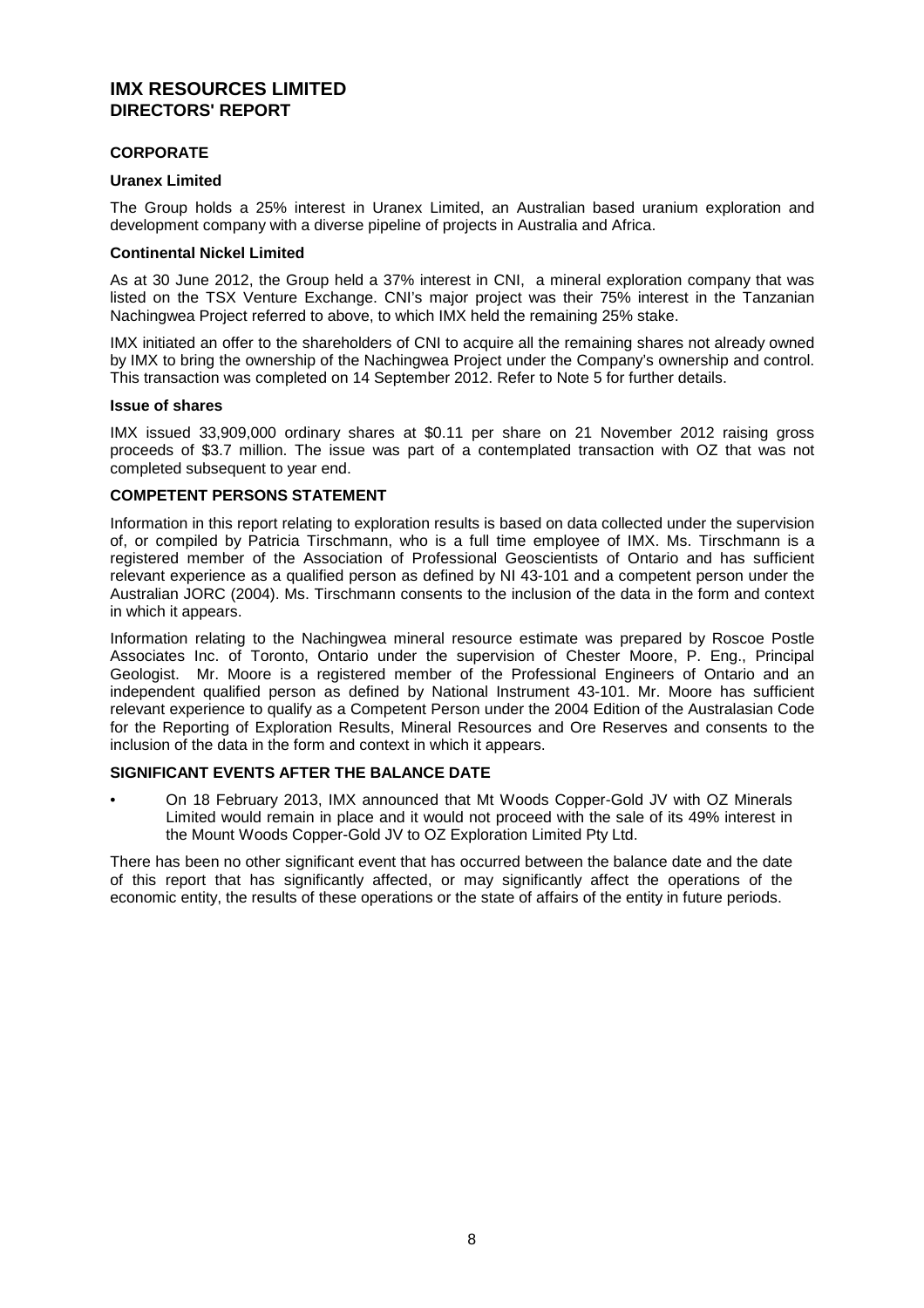## **AUDITOR'S INDEPENDENCE DECLARATION**

Section 307C of the Corporations Act 2001 requires the Company's auditors to provide the Directors of IMX with an Independence Declaration in relation to the half-year ended 31 December 2012. The Independence Declaration is attached to and forms part of this Directors' Report.

This report is made in accordance with a resolution of Directors of IMX.

Al Mordon

MANAGING DIRECTOR PERTH, WA

15 March 2013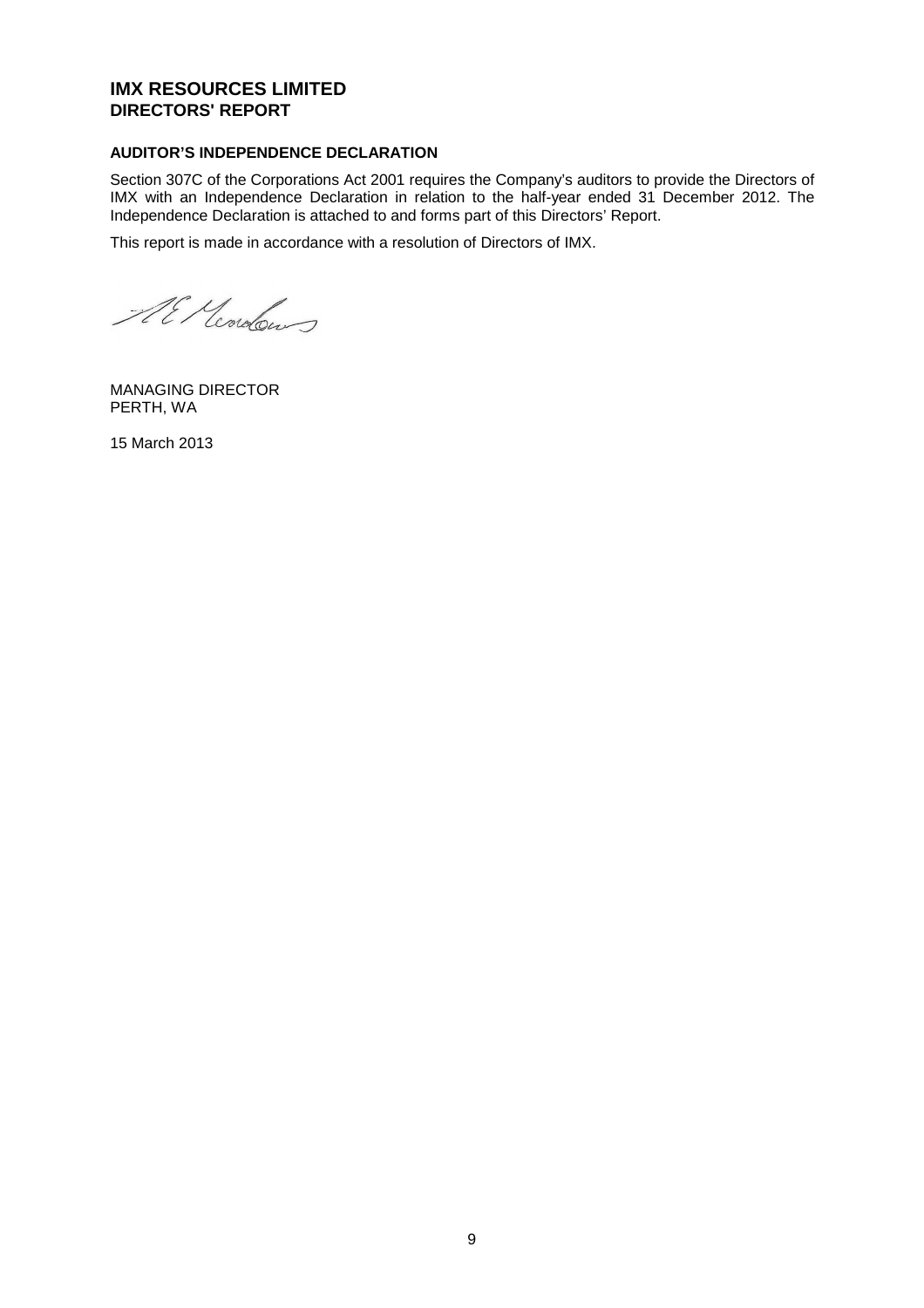

## *Lead Auditor's Independence Declaration under Section 307C of the Corporations Act 2001*

To: the directors of IMX Resources Limited,

I declare that, to the best of my knowledge and belief, in relation to the review for the half-year ended 31 of December 2012 there have been:

- (i) no contraventions of the auditor independence requirements as set out in the Corporations Act 2001 in relation to the review; and
- (ii) no contraventions of any applicable code of professional conduct in relation to the review.

KRMB

KPMG

Micainsh

Denise McComish *Partner*

Perth

15 March 2013

KPMG, an Australian partnership and a member firm of the KPMG network of independent member firms affiliated with KPMG International Cooperative ("KPMG International"), a Swiss entity.

Liability limited by a scheme approved under Professional Standards Legislation.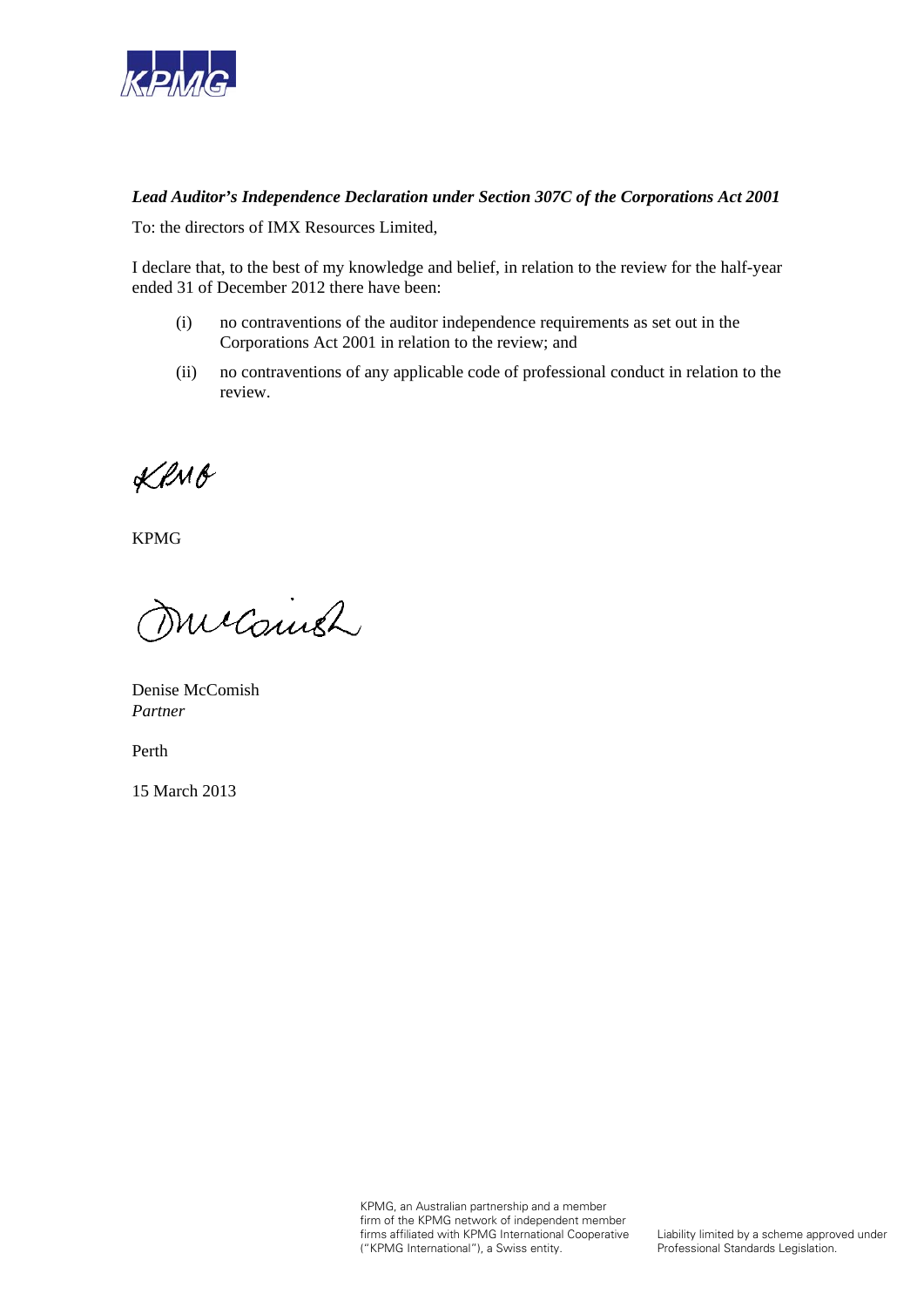## **IMX RESOURCES LIMITED CONDENSED CONSOLIDATED STATEMENT OF COMPREHENSIVE INCOME**

|                                                                                                                                                                                                                                                                                                                                                                                                       | <b>Notes</b>    | 31<br><b>DECEMBER</b><br>2012<br>\$'000 | 31<br><b>DECEMBER</b><br>2011<br>\$'000 |
|-------------------------------------------------------------------------------------------------------------------------------------------------------------------------------------------------------------------------------------------------------------------------------------------------------------------------------------------------------------------------------------------------------|-----------------|-----------------------------------------|-----------------------------------------|
| Revenue from the sale of goods                                                                                                                                                                                                                                                                                                                                                                        |                 | 86,131                                  | 85,145                                  |
| Cost of sales                                                                                                                                                                                                                                                                                                                                                                                         | $6\phantom{1}6$ | (87, 847)                               | (83, 485)                               |
| Gross Profit / (Loss)                                                                                                                                                                                                                                                                                                                                                                                 |                 | (1,716)                                 | 1,660                                   |
| Other income                                                                                                                                                                                                                                                                                                                                                                                          |                 | 380                                     | 1,936                                   |
| Corporate and administration expenses                                                                                                                                                                                                                                                                                                                                                                 |                 | (6, 446)                                | (3,259)                                 |
| <b>Exploration expenses</b>                                                                                                                                                                                                                                                                                                                                                                           |                 | (5, 332)                                | (3,398)                                 |
| Other expenses                                                                                                                                                                                                                                                                                                                                                                                        |                 |                                         | (1, 179)                                |
| <b>RESULTS FROM OPERATING ACTIVITIES</b>                                                                                                                                                                                                                                                                                                                                                              |                 | (13, 114)                               | (4, 240)                                |
| Finance costs                                                                                                                                                                                                                                                                                                                                                                                         |                 | (876)                                   |                                         |
| <b>Net finance costs</b>                                                                                                                                                                                                                                                                                                                                                                              |                 | (876)                                   |                                         |
| Share of associates losses                                                                                                                                                                                                                                                                                                                                                                            |                 | (2,952)                                 | (4,951)                                 |
| <b>PROFIT / (LOSS) BEFORE TAX</b>                                                                                                                                                                                                                                                                                                                                                                     |                 | (16, 942)                               | (9, 191)                                |
| Income tax benefit / (expense)                                                                                                                                                                                                                                                                                                                                                                        |                 | 845                                     | (105)                                   |
| NET PROFIT / (LOSS) FOR THE PERIOD                                                                                                                                                                                                                                                                                                                                                                    |                 | (16, 097)                               | (9, 296)                                |
| <b>Other Comprehensive Income</b><br>Items that may be reclassified subsequently to profit and loss<br>Foreign currency translation differences<br>Share of other comprehensive income of equity accounted investees<br>Effective portion of changes in fair value of cash flow hedges<br>Total items that may be reclassified subsequently to profit and loss<br>Other comprehensive income / (loss) |                 | (269)<br>(26)<br>(295)<br>(295)         | (373)<br>524<br>2,482<br>2,633<br>2,633 |
| TOTAL COMPREHENSIVE LOSS FOR THE PERIOD                                                                                                                                                                                                                                                                                                                                                               |                 | (16, 392)                               | (6, 663)                                |
| Net Profit / (Loss) is attributable to:<br>Owners of IMX Resources Limited<br>Non-controlling interest                                                                                                                                                                                                                                                                                                |                 | (14, 439)<br>(1,658)<br>(16, 097)       | (9, 458)<br>162<br>(9, 296)             |
| Total comprehensive loss is attributable to:                                                                                                                                                                                                                                                                                                                                                          |                 |                                         |                                         |
| Owners of IMX Resources Limited<br>Non-controlling interest                                                                                                                                                                                                                                                                                                                                           |                 | (14, 734)<br>(1,658)                    | (7,986)<br>1,323                        |
|                                                                                                                                                                                                                                                                                                                                                                                                       |                 | (16, 392)                               | (6,663)                                 |
| Earnings per share attributable to owners of the<br>Company:                                                                                                                                                                                                                                                                                                                                          |                 |                                         |                                         |
| Basic earnings per share (cents)<br>Diluted earnings per share (cents)                                                                                                                                                                                                                                                                                                                                |                 | (4.4)<br>(4.4)                          | (3.6)<br>(3.6)                          |

The condensed notes on pages 15 to 22 are an integral part of these condensed consolidated interim financial statements.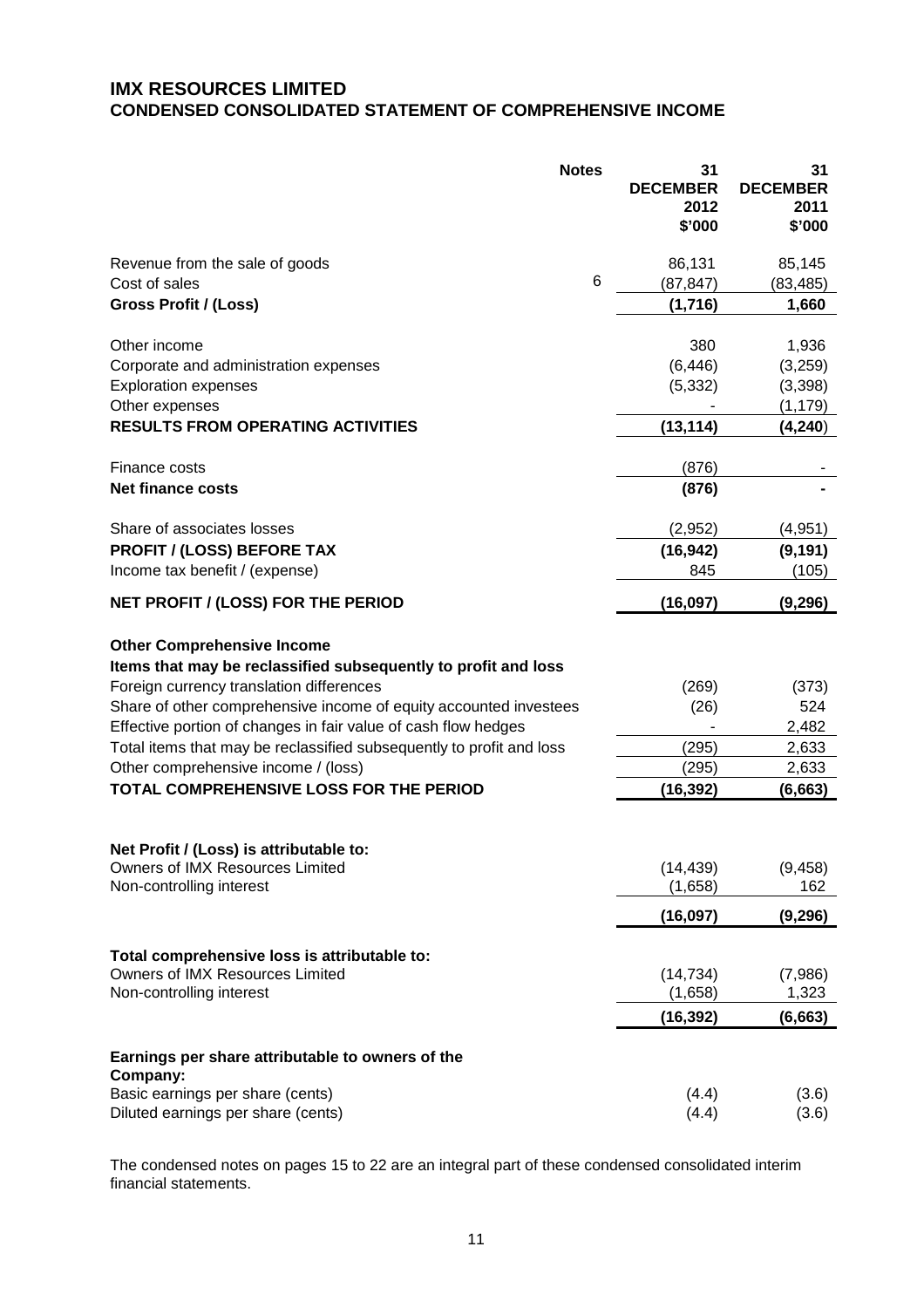## **IMX RESOURCES LIMITED CONDENSED CONSOLIDATED STATEMENT OF FINANCIAL POSITION**

|                                                   | <b>Notes</b>   | 31<br><b>DECEMBER</b><br>2012<br>\$'000 | 30<br><b>JUNE</b><br>2012<br>\$'000 |
|---------------------------------------------------|----------------|-----------------------------------------|-------------------------------------|
| <b>CURRENT ASSETS</b>                             |                |                                         |                                     |
| Cash and cash equivalents                         |                | 11,726                                  | 17,006                              |
| Trade and other receivables                       | $\overline{7}$ | 7,504                                   | 27,633                              |
| Inventory                                         | 8              | 17,254                                  | 11,254                              |
| Other assets                                      |                |                                         | 2,218                               |
| Assets classified as held for sale                |                | 506                                     | 506                                 |
| <b>TOTAL CURRENT ASSETS</b>                       |                | 36,990                                  | 58,617                              |
| <b>NON-CURRENT ASSETS</b>                         |                |                                         |                                     |
| Trade and other receivables                       | 7              | 1,000                                   | 500                                 |
| Investments accounted for using the equity method | 9              | 4,616                                   | 7,849                               |
| Exploration and evaluation expenditure assets     | 5              | 21,989                                  |                                     |
| Property, plant and equipment                     | 10             | 46,909                                  | 53,082                              |
| <b>TOTAL NON-CURRENT ASSETS</b>                   |                | 74,514                                  | 61,431                              |
| <b>TOTAL ASSETS</b>                               |                | 111,504                                 | 120,048                             |
| <b>CURRENT LIABILITIES</b>                        |                |                                         |                                     |
| Trade and other payables                          | 13             | 28,643                                  | 32,853                              |
| Loans and borrowings                              | 11             |                                         | 9,000                               |
| Loans from related parties                        | 12             | 20,474                                  |                                     |
| Provisions                                        |                | 1,904                                   | 442                                 |
| <b>TOTAL CURRENT LIABILITIES</b>                  |                | 51,021                                  | 42,295                              |
| <b>NON-CURRENT LIABILITIES</b>                    |                |                                         |                                     |
| Loans from related parties                        | 12             |                                         | 20,474                              |
| Deferred tax liabilities                          |                | 1,588                                   | 2,433                               |
| Provisions                                        |                | 845                                     | 885                                 |
| <b>TOTAL NON-CURRENT LIABILITIES</b>              |                | 2,433                                   | 23,792                              |
| <b>TOTAL LIABILITIES</b>                          |                | 53,454                                  | 66,087                              |
| <b>NET ASSETS</b>                                 |                | 58,050                                  | 53,961                              |
| <b>EQUITY</b>                                     |                |                                         |                                     |
| Contributed equity                                | 14             | 120,323                                 | 100,976                             |
| Reserves                                          |                | 2,393                                   | 1,554                               |
| <b>Accumulated losses</b>                         |                | (70, 811)                               | (56, 372)                           |
| <b>EQUITY ATTRIBUTABLE TO OWNERS OF THE</b>       |                |                                         |                                     |
| <b>PARENT</b>                                     |                | 51,905                                  | 46,158                              |
| Non-controlling interest                          |                | 6,145                                   | 7,803                               |
| <b>TOTAL EQUITY</b>                               |                | 58,050                                  | 53,961                              |

The condensed notes on pages 15 to 22 are an integral part of these condensed consolidated interim financial statements.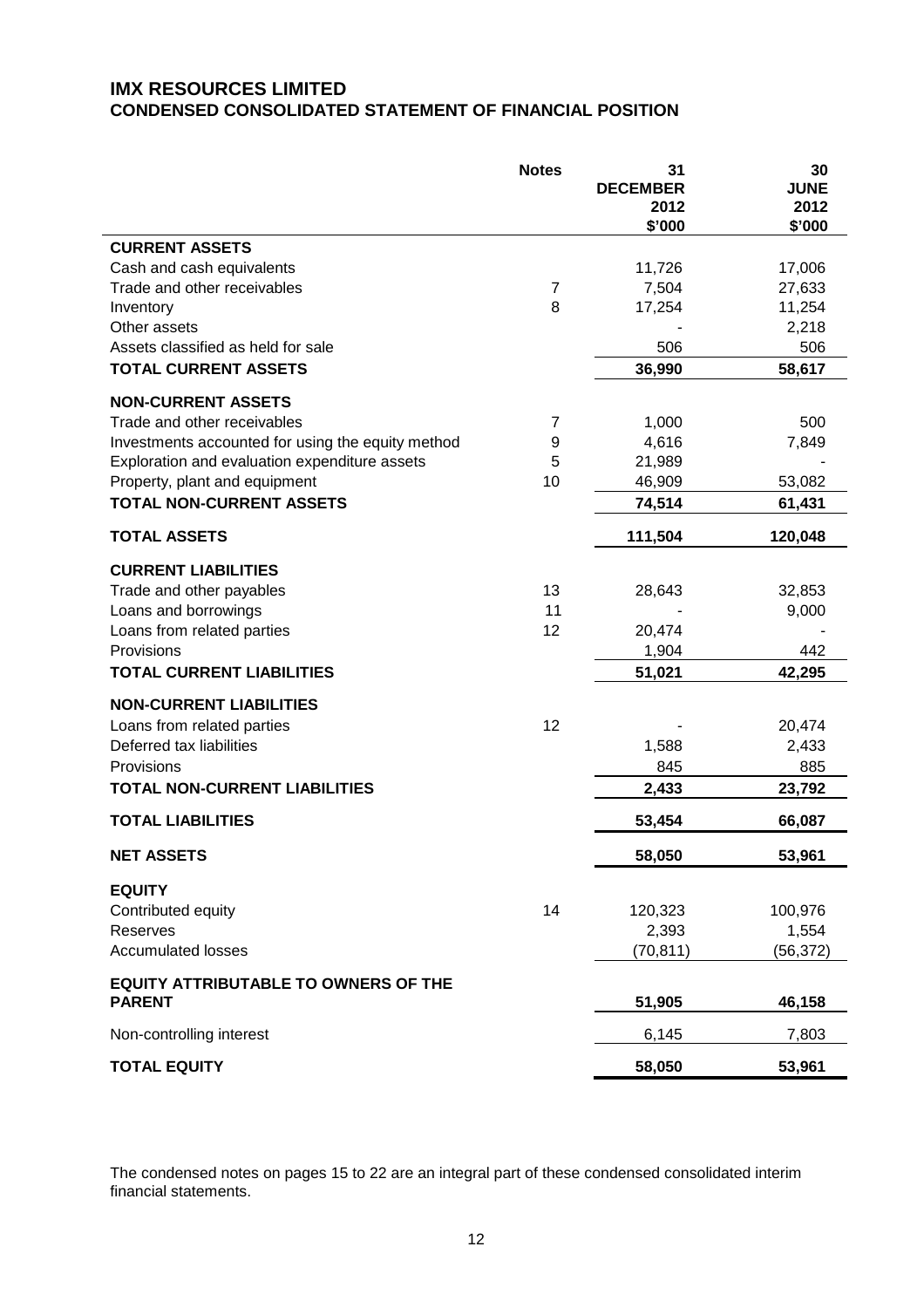## **IMX RESOURCES LIMITED CONDENSED CONSOLIDATED STATEMENT OF CASH FLOWS**

|                                                                                                                                                                                                                                                  | <b>Notes</b>   | 31<br><b>DECEMBER</b><br>2012<br>\$'000         | 31<br><b>DECEMBER</b><br>2011<br>\$'000          |
|--------------------------------------------------------------------------------------------------------------------------------------------------------------------------------------------------------------------------------------------------|----------------|-------------------------------------------------|--------------------------------------------------|
| <b>CASH FLOWS FROM OPERATING ACTIVITIES</b>                                                                                                                                                                                                      |                |                                                 |                                                  |
| Receipts from customers<br>Interest and other receipts<br>Payments to suppliers and employees<br>Payment of exploration expenditure<br>Net cash provided by operating activities                                                                 |                | 101,784<br>319<br>(96, 419)<br>(4,509)<br>1,175 | 101,350<br>779<br>(76, 341)<br>(3,470)<br>22,318 |
| <b>CASH FLOWS FROM INVESTING ACTIVITIES</b>                                                                                                                                                                                                      |                |                                                 |                                                  |
| Additional investment in associates<br>Acquisition of plant and equipment<br>Transaction costs incurred in acquisition of CNI<br>Cash acquired through acquisition of CNI<br>Payment for security bonds<br>Net cash used in investing activities | 5<br>5         | (1,772)<br>(2, 440)<br>4,651<br>(494)<br>(55)   | (1, 123)<br>(21, 952)<br>(64)<br>(23, 139)       |
| <b>CASH FLOWS FROM FINANCING ACTIVITIES</b>                                                                                                                                                                                                      |                |                                                 |                                                  |
| Proceeds from issue of shares in IMX<br>Cost of equity issued<br>Repayment of borrowings<br>Loans from related parties - Sichuan Taifeng<br>Payment of hedge liabilities<br>Finance costs                                                        | 14<br>14<br>11 | 3,731<br>(356)<br>(9,000)<br>(775)              | 4,122<br>(1,762)                                 |
| Net cash provided by / (used in) financing activities                                                                                                                                                                                            |                | (6, 400)                                        | 2,360                                            |
| NET INCREASE / (DECREASE) IN CASH AND CASH<br><b>EQUIVALENTS</b>                                                                                                                                                                                 |                | (5,280)                                         | 1,539                                            |
| Add opening cash and cash equivalents brought forward<br>Effect of exchange rates on cash holdings<br>in foreign currencies                                                                                                                      |                | 17,006                                          | 20,173<br>10                                     |
| <b>CLOSING CASH AND CASH EQUIVALENTS CARRIED</b><br><b>FORWARD</b>                                                                                                                                                                               |                | 11,726                                          | 21,722                                           |

The condensed notes on pages 15 to 22 are an integral part of these condensed consolidated interim financial statements.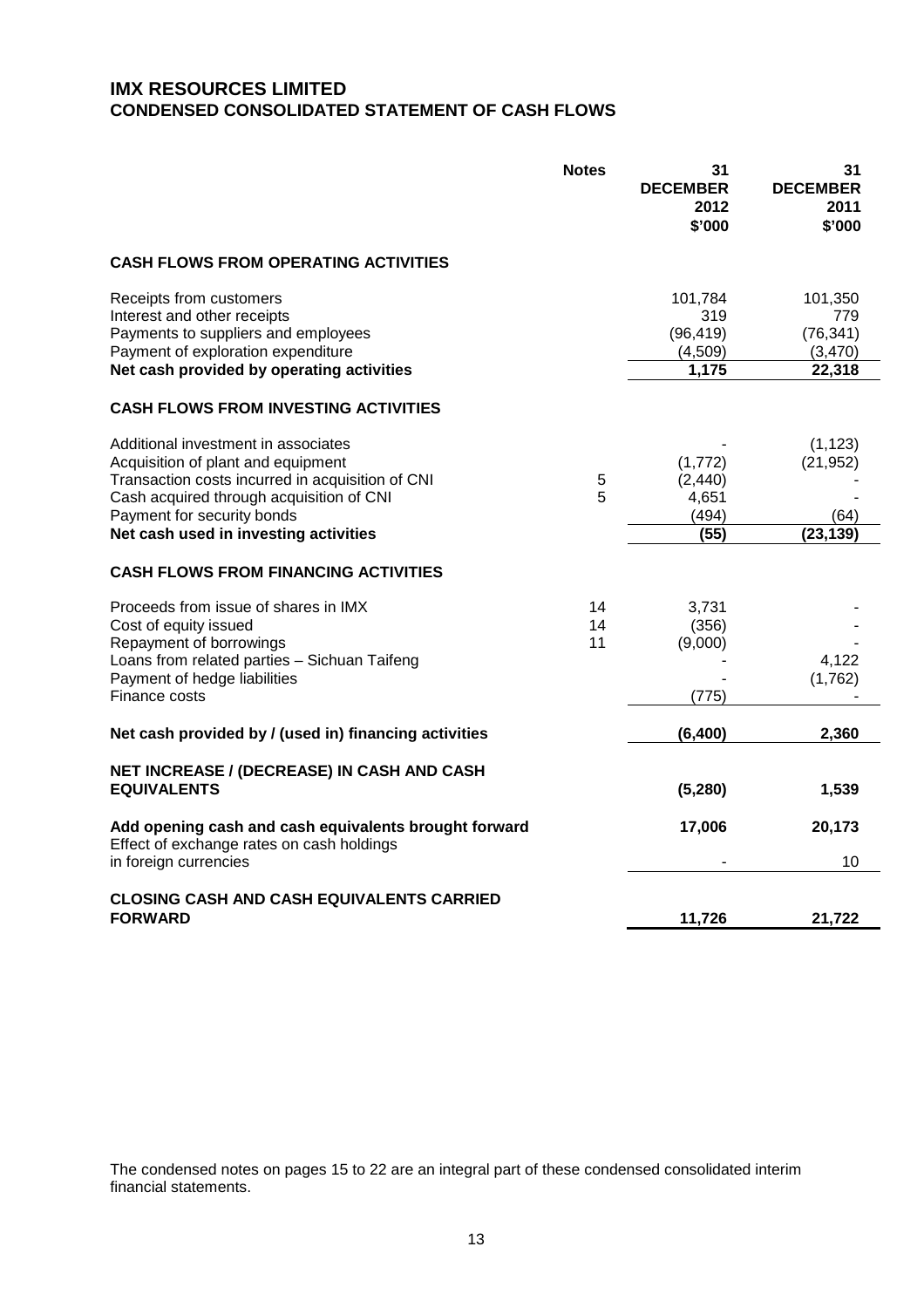## **IMX RESOURCES LIMITED CONDENSED CONSOLIDATED STATEMENT OF CHANGES IN EQUITY HALF-YEAR ENDED 31 DECEMBER 2012**

|                                                                                | <b>Issued</b><br><b>Capital</b> | Foreign<br><b>Currency</b><br><b>Translation</b><br><b>Reserve</b> | <b>Share Based</b><br><b>Equity</b><br><b>Reserve</b> | <b>Options</b><br><b>Reserve</b> | Hedge<br><b>Reserve</b>  | <b>Retained</b><br><b>Earnings</b> | Non-<br><b>Controlling</b><br><b>Interests</b> | <b>Total Equity</b> |
|--------------------------------------------------------------------------------|---------------------------------|--------------------------------------------------------------------|-------------------------------------------------------|----------------------------------|--------------------------|------------------------------------|------------------------------------------------|---------------------|
|                                                                                | \$'000                          | \$'000                                                             | \$'000                                                | \$'000                           | \$'000                   | \$'000                             | \$'000                                         | \$'000              |
| Balance at 1 July 2011                                                         | 100,976                         | (2, 873)                                                           | 3,348                                                 |                                  | (1, 234)                 | (35,662)                           | 3,722                                          | 68,277              |
| Loss for the half-year                                                         |                                 |                                                                    |                                                       |                                  |                          | (9, 458)                           | 162                                            | (9,296)             |
| Total Other Comprehensive Income for half-year:                                |                                 |                                                                    |                                                       |                                  |                          |                                    |                                                |                     |
| Foreign exchange translation differences<br>$\overline{\phantom{a}}$           |                                 | (373)                                                              |                                                       |                                  |                          |                                    | (55)                                           | (428)               |
| Hedge reserve movements<br>$\overline{\phantom{a}}$                            |                                 | $\blacksquare$                                                     |                                                       |                                  | 1,656                    |                                    | 1,216                                          | 2,872               |
| Share of other comprehensive income of associates<br>$\blacksquare$            |                                 | 524                                                                |                                                       |                                  |                          |                                    |                                                | 524                 |
|                                                                                |                                 | 151                                                                |                                                       | $\blacksquare$                   | 1,656                    | (9, 458)                           | 1,323                                          | (6,328)             |
| Transactions with owners in their capacity as owners:                          |                                 |                                                                    |                                                       |                                  |                          |                                    |                                                |                     |
| Employee share options – value of employee services                            |                                 | $\blacksquare$                                                     | 64                                                    | $\overline{\phantom{a}}$         | $\blacksquare$           |                                    |                                                | 64                  |
| Balance at 31 December 2011                                                    | 100,976                         | (2, 722)                                                           | 3,412                                                 |                                  | 422                      | (45, 120)                          | 5,045                                          | 62,013              |
| Balance at 1 July 2012                                                         | 100,976                         | (1,876)                                                            | 3,430                                                 |                                  |                          | (56, 372)                          | 7,803                                          | 53,961              |
| Loss for the half-year                                                         |                                 |                                                                    |                                                       |                                  |                          | (14, 439)                          | (1,658)                                        | (16,097)            |
| Total Other Comprehensive Income for half-year:                                |                                 |                                                                    |                                                       |                                  |                          |                                    |                                                |                     |
| Foreign exchange translation differences                                       |                                 | (269)                                                              |                                                       |                                  |                          |                                    |                                                | (269)               |
| Share of other comprehensive income of associates                              | $\overline{\phantom{a}}$        | (26)                                                               |                                                       |                                  | $\overline{\phantom{a}}$ |                                    |                                                | (26)                |
|                                                                                |                                 | (295)                                                              |                                                       | $\sim$                           | $\blacksquare$           | (14, 439)                          | (1,658)                                        | (16, 392)           |
| Transactions with owners in their capacity as owners:                          |                                 |                                                                    |                                                       |                                  |                          |                                    |                                                |                     |
| Issue of ordinary shares<br>$\overline{\phantom{a}}$                           | 19,703                          |                                                                    |                                                       |                                  |                          |                                    |                                                | 19,703              |
| Capital raising costs<br>$\overline{\phantom{a}}$                              | (356)                           |                                                                    |                                                       |                                  |                          |                                    |                                                | (356)               |
| Employee share options - value of employee services<br>$\blacksquare$          |                                 |                                                                    | 85                                                    |                                  |                          |                                    |                                                | 85                  |
| Options and warrants issues as part of acquisition<br>$\overline{\phantom{a}}$ |                                 |                                                                    |                                                       | 1,049                            |                          |                                    |                                                | 1,049               |
| <b>Balance at 31 December 2012</b>                                             | 120,323                         | (2, 171)                                                           | 3,515                                                 | 1,049                            |                          | (70, 811)                          | 6,145                                          | 58,050              |

The condensed notes on pages 15 to 22 are an integral part of these consolidated interim financial statements.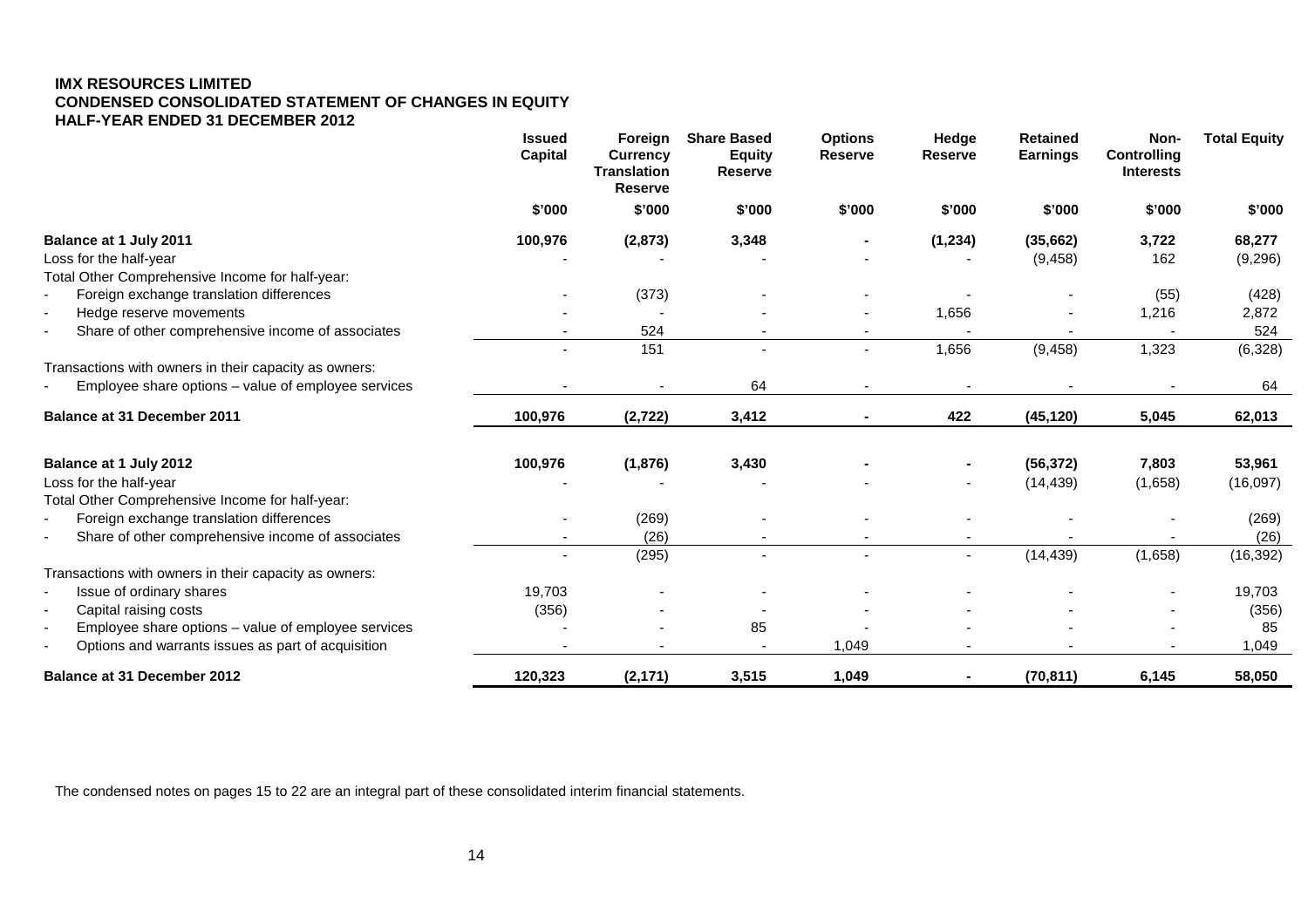## **1. Corporate information**

IMX Resources Limited ("IMX" or the "Company") is a company incorporated in Australia and limited by shares. IMX shares are publicly traded on the Australian Securities Exchange ("ASX") and on September 18, 2012, IMX shares commenced trading on the Toronto Stock Exchange ("TSX"). The consolidated interim financial statements of the Company as at, and for the six months ended, 31 December 2012 comprise the Company and its subsidiaries (together the "Group").

The principal activities of the Company are iron ore mining and the exploration for iron ore, nickel and copper.

The consolidated financial statements of the Group as at and for the year ended 30 June 2012 are available online at [www.imxresources.com.au](http://www.imxresources.com.au/) or upon request from the Company's registered office located at Level 2, 41-47 Colin Street, West Perth 6005, Australia.

This financial report was authorised for issue in accordance with a resolution of the Directors on 15 March 2013.

#### **2. Basis of preparation and accounting policies**

This general purpose interim financial report for the half-year ended 31 December 2012 has been prepared in accordance with IAS 34 *Interim Financial Reporting* and the *Corporations Act 2001.* The financial report does not include all notes of the type normally included within the annual financial report and therefore cannot be expected to provide as full an understanding of the financial performance, financial position and financing and investing activities of the Group as the annual financial report.

It is recommended that this interim financial report be read in conjunction with the annual report for the year ended 30 June 2012 and considered together with any public announcements made by IMX during the half-year ended 31 December 2012 in accordance with the Company's continuous disclosure obligations.

The Group is of a kind referred to in ASIC Class Order 98/100 dated 10 July 1998 and in accordance with the Class Order, amounts in the consolidated interim financial statements have been rounded to the nearest thousand dollars, unless otherwise stated.

#### **3. Accounting Policies**

The accounting policies adopted are consistent with those of the previous financial year except as described below.

The Group had adopted the following new and revised Standards and Interpretations issued by the International Accounting Standards Board (IASB) that are effective for the current reporting period. The adoption of these new and revised Standards and Interpretations has not resulted in changes to the Group's accounting policies and has not affected the amounts reported for the current or prior periods:

- i. *Amendment to IAS 1, Financial statement presentation regarding other comprehensive income*. The amendment introduces a requirement for entities to group items presented in other comprehensive income in two categories on the basis of whether they are potentially reclassifiable to profit or loss subsequently.
- ii. *Amendment to IAS 12, Income Taxes.* IAS 12 requires an entity to measure the deferred tax relating to an asset depending on whether the entity expects to recover the carrying amount of the asset through use or sale.

## **Going Concern**

For the half-year ended 31 December 2012, the Group has incurred a loss after tax of \$16.1 million and its current liabilities exceed current assets by \$14.0 million. The Group's net assets are \$58.1 million. As set out in note 12, the working capital deficiency has arisen predominantly due to classifying the shareholder loan from the noncontrolling interest of \$20.5 million as a current liability.

At half-year end, Outback Iron Pty Ltd (owned 51% by IMX and 49% by Sichuan Taifeng Group), owed \$20.5 million to Taifeng, a controlled entity of Sichuan Taifeng Group. This loan forms part of the investment made by Sichuan Taifeng Group into Outback. IMX and Sichuan Taifeng Group each have shareholder loans proportionate to their 51% and 49% shareholdings. As Outback remains a controlled entity of the IMX Group, the loan owing by Outback Iron to IMX of \$21.3 million is eliminated upon consolidation. The loans are repayable out of cash flows from the Cairn Hill Mining Operation.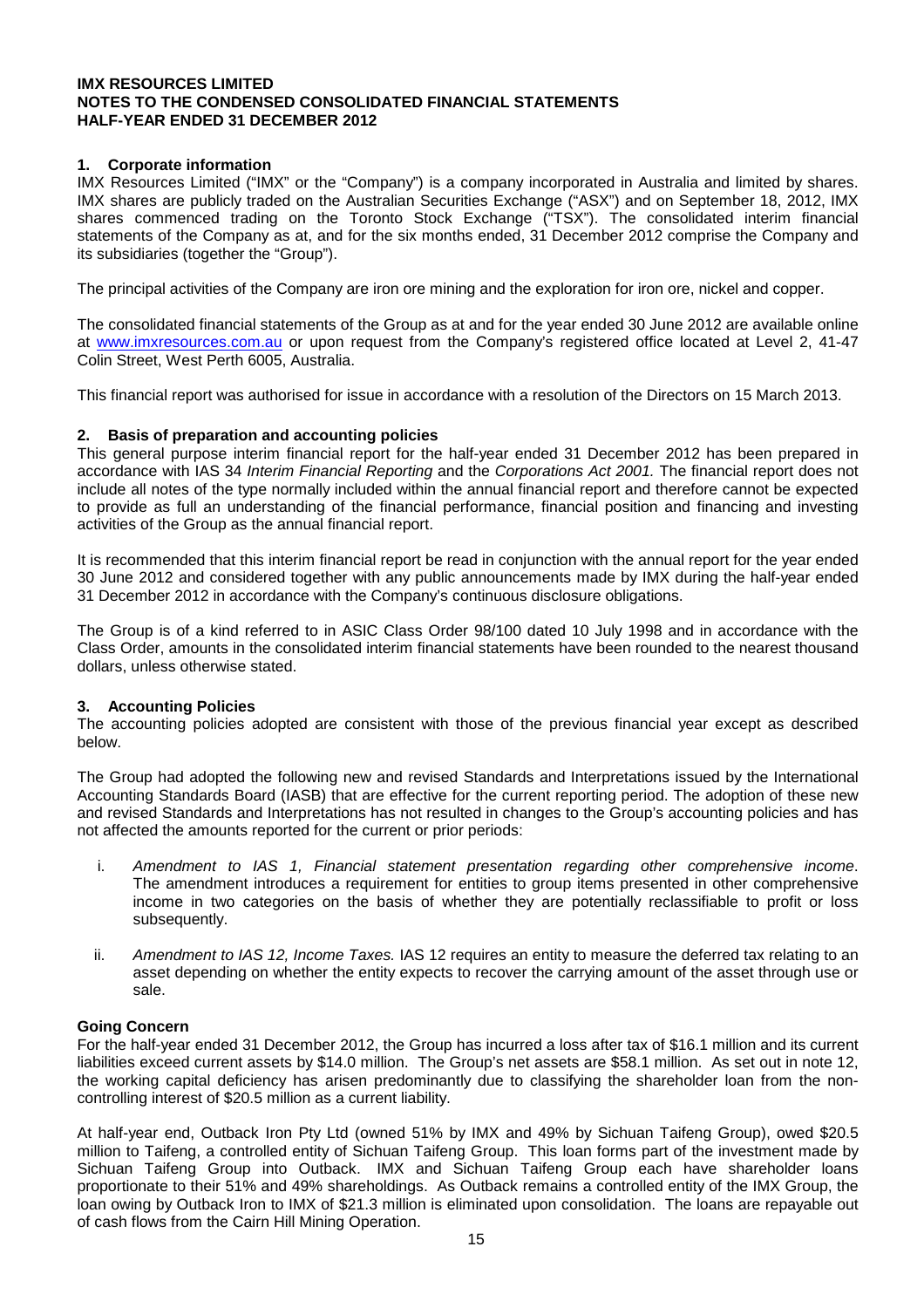The classification of the loan from Sichuan Taifeng Group at half-year end has been assessed as current due to the expectation of estimated cash flow distributions to both shareholders in their respective proportions from the Cairn Hill Mining Operation from 1 January 2013 through to the end of December 2013. These forecast distributions have been determined based on the Group's expectations of production levels, iron ore prices and exchange rates being met. There is no contractual obligation to repay the loan over this period and if these expected cash flows do not eventuate, all or part of the loan will not be repaid.

The Company is also reliant on the forecast distributions by Outback to fund its operational expenditure and planned exploration expenditure, particularly in relation to the Tanzanian tenements. Should the distributions not eventuate to the level expected, a substantial proportion of the Group's planned exploration expenditure is discretionary and can be deferred. In addition to funds achieved from Outback, the Company's Directors (the "Directors") are confident that further funding can be obtained as necessary to fund the next stage of development of the Group's exploration tenements. Sources of funding could include asset sales, debt or equity raisings, and / or securing suitable arrangements with new JV partners.

For the reasons set out above, the financial report has been prepared on a going concern basis. The Directors are confident that the Group will obtain sufficient funds through the Cairn Hill Mining Operation and alternative sources of funding where required such that the Group can realise its assets and settle its liabilities in the normal course of business and at the amounts stated in the financial report.

## **4. Estimates**

The preparation of interim financial statements requires management to make judgements, estimates and assumptions that affect the application of accounting policies and the reported amounts of assets and liabilities, income and expense. Actual results may differ from these estimates.

In preparing these condensed interim consolidated financial statements, the significant judgments made by management in applying the Group's accounting policies and the key sources of estimation uncertainty were the same as those that applied to the consolidated financial statements for the year ended 30 June 2012, except as discussed below.

#### *Exploration and evaluation expenditure assets*

Determining the recoverability of exploration and evaluation expenditure assets acquired, capitalised in accordance with the Group's accounting policy requires estimates and assumptions as to future events and circumstances, in particular, whether successful development and commercial exploitation of the respective areas of interest will be achieved. Critical to this assessment is estimates and assumptions as to reserves, the timing of expected cash flows, exchange rates, commodity prices and future capital requirements. Changes in these estimates and assumptions as new information about the presence of recoverability of reserves become available, may impact the assessment of the recoverable amount of exploration and evaluation expenditure assets. If, after having capitalised the expenditure, a judgment is made that recovery of the expenditure is unlikely, an impairment loss is recorded in the statement of comprehensive income.

## **5. SIGNIFICANT TRANSACTIONS DURING THE PERIOD**

#### **Acquisition of Continental Nickel Limited**

On 17 September 2012, IMX announced that it had successfully satisfied all the regulatory and legal conditions necessary for the completion of the Plan of Arrangement with Continental Nickel Limited ("CNI"). As a consequence of the completion of the transaction, IMX acquired all of the outstanding common shares of CNI and became a dual-listed company with listings and official quotations on both the ASX and TSX. IMX shares commenced trading on the TSX on 18 September 2012 under the ticker code IXR.

The transaction has been accounted for as an asset acquisition. Under the terms of the plan, each CNI shareholder received 3.7 IMX ordinary shares plus 0.5 of an ordinary share purchase warrant for each CNI common share held. Each whole warrant entitles the holder to acquire one IMX ordinary share at an exercise price of \$0.60 or C\$0.62 (at the sole election of the holder) and will expire three years from completion of the Plan of Arrangement.

The purchase consideration amounted to \$17.0 million, comprising the fair value of common shares of IMX issued of \$16.0 million, the fair value of IMX options and warrants issued of \$0.7 million and \$0.3 million respectively and transaction costs of \$2.4 million.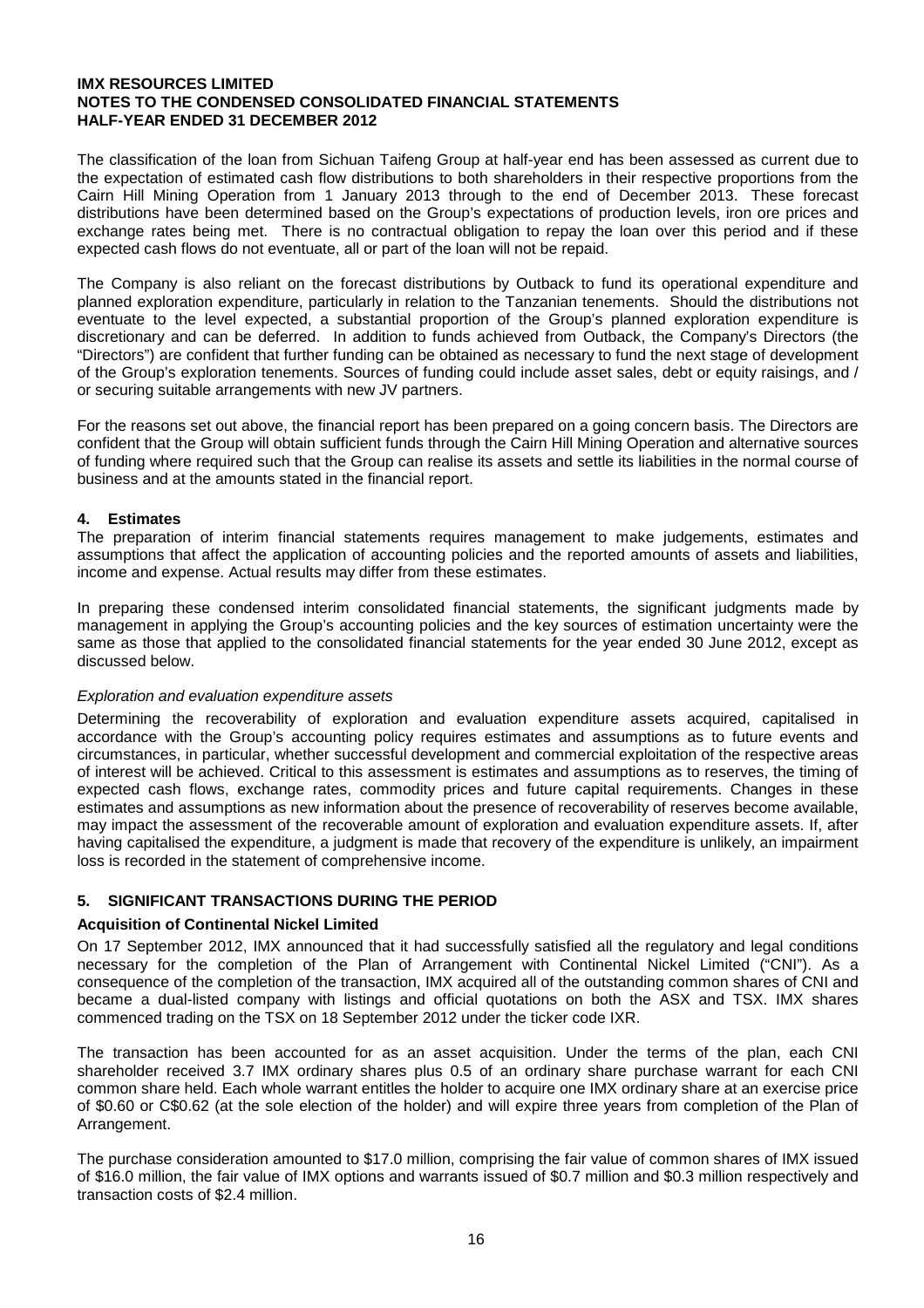The net assets acquired comprise cash and cash equivalents of \$4.7 million, trade and other receivables of \$0.3 million, property plant and equipment of \$0.1 million, trade and other payables of \$3.6 million, and loans payable to related parties of \$4.0 million.

As a result of the acquisition, the Group now recognises exploration and evaluation expenditure assets of \$21.9 million on the statement of financial position.

IMX previously held an equity accounted interest of 37% in CNI which has been eliminated and transferred to exploration and evaluation expenditure assets.

|                                                      | 31 December<br>2012<br>\$'000 | 31 December<br>2011<br>\$'000 |
|------------------------------------------------------|-------------------------------|-------------------------------|
| <b>Cost of Sales</b><br>6.                           |                               |                               |
| Mining costs                                         | 20,911                        | 8,121                         |
| Mine planning and survey                             | 239                           | 303                           |
| Geology                                              | 501                           | 467                           |
| Environmental, rehabilitation and traditional owners | 230                           | 193                           |
| Mine administration                                  | 740                           | 1,043                         |
| Depreciation and amortisation                        | 7,693                         | 1,452                         |
| Crushing                                             | 4,295                         | 4,993                         |
| Haulage                                              | 35,036                        | 31,253                        |
| Marketing and royalties                              | 1,221                         | 1,490                         |
| Ore inventory movements                              | (5,960)                       | 6,989                         |
| Shipping and port operations                         | 22,941                        | 27,181                        |
| <b>Total Cost of Sales</b>                           | 87,847                        | 83,485                        |

|                                                | 31 December<br>2012<br>\$'000 | 30 June<br>2012<br>\$'000 |
|------------------------------------------------|-------------------------------|---------------------------|
| <b>Trade and Other Receivables</b><br>7.       |                               |                           |
| (a) Current                                    |                               |                           |
| Accounts and other receivables                 | 4,833                         | 20,482                    |
| Accrued interest                               | 31                            | 40                        |
| Prepayments                                    | 348                           | 413                       |
| Security bonds                                 | 1,189                         | 1,195                     |
| Goods and services tax and fuel tax receivable | 1,103                         | 1,735                     |
| Receivable from equity accounted investees     |                               | 3,768                     |
|                                                | 7,504                         | 27,633                    |
| (b) Non - Current                              |                               |                           |
| Restricted cash                                | 1,000                         | 500                       |
|                                                | 1,000                         | 500                       |
| 8.<br>Inventory                                |                               |                           |
| Finished goods <sup>(a)</sup>                  | 13,402                        | 7,656                     |
| Work in progress <sup>(b)</sup>                | 3,634                         | 3,420                     |
| Diesel fuel on hand                            | 218                           | 178                       |
|                                                | 17,254                        | 11,254                    |

(a) Finished goods represent crushed ore stocks on the mine site or held in storage.

(b) Work in progress represents uncrushed ore stocks extracted from the mine pits.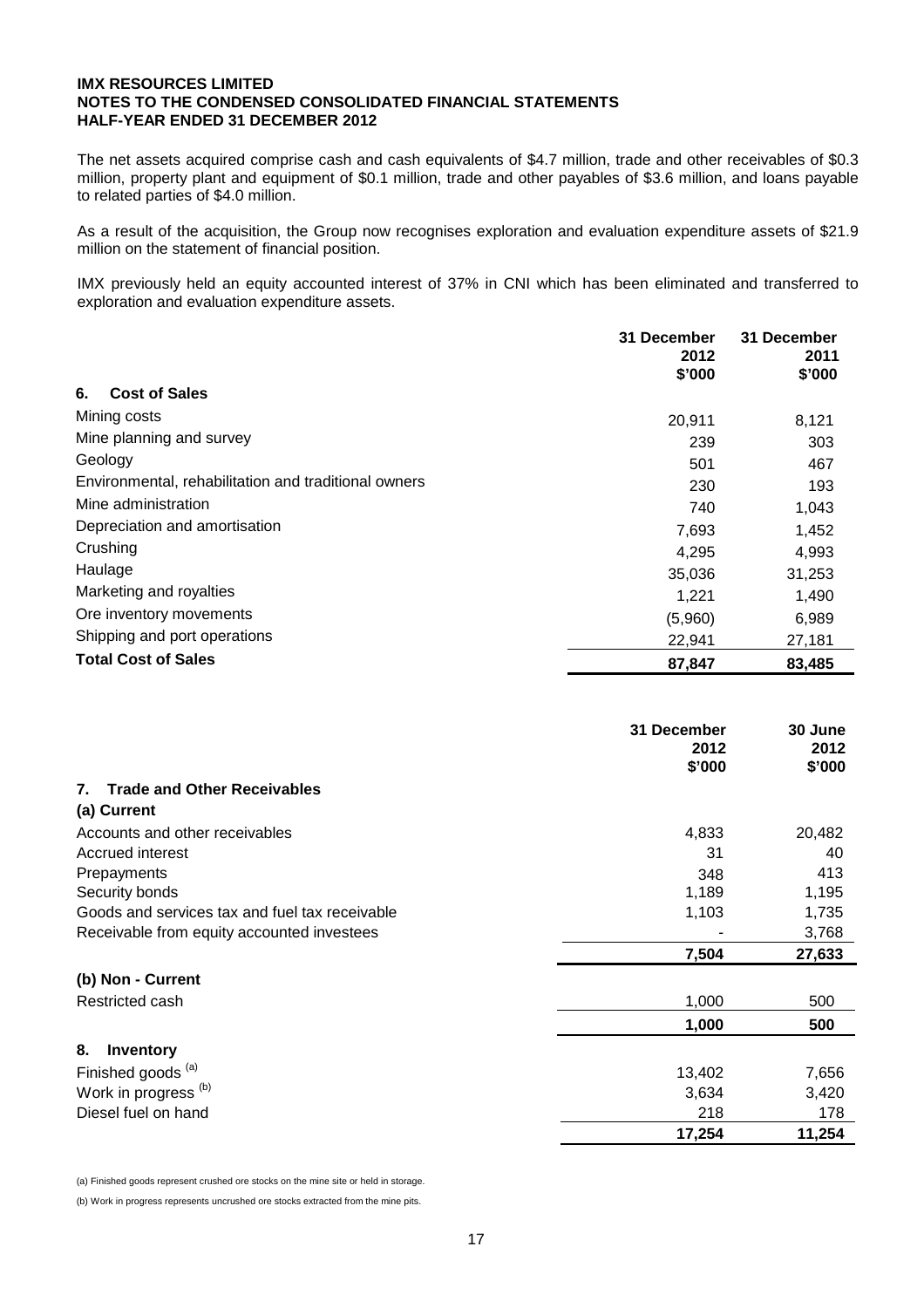|                                                                |                       | 31 December<br>2012<br>\$'000 | 30 June<br>2012<br>\$'000 |
|----------------------------------------------------------------|-----------------------|-------------------------------|---------------------------|
| 9.<br><b>Investments Accounted for Using the Equity Method</b> |                       |                               |                           |
| Uranex Limited (associate)                                     |                       | 4,616                         | 5,408                     |
| Continental Nickel Limited (associate)                         |                       |                               | 2,441                     |
|                                                                |                       | 4,616                         | 7,849                     |
|                                                                | <b>Uranex Limited</b> | <b>Continental Nickel</b>     | <b>Total</b>              |
|                                                                | \$'000                | \$'000                        | \$'000                    |
| Opening carrying amount - 1 July 2012                          | 5,408                 | 2,441                         | 7,849                     |
| Share of other comprehensive income                            | (26)                  |                               | (26)                      |
| Share of losses after income tax                               | (766)                 | (2, 186)                      | (2,952)                   |
| Acquisition of controlling interest in CNI (Note 5)            |                       | (255)                         | (255)                     |
| Closing carrying amount                                        | 4,616                 |                               | 4,616                     |
| No. of shares                                                  | 54,246,482            |                               |                           |

# **(i) Summarised financial information of associates**

The Group's share of the results of its associates and its aggregated assets and liabilities are as follows:

|                         |                         | Group's share of:            |                           |                           |  |
|-------------------------|-------------------------|------------------------------|---------------------------|---------------------------|--|
| <b>31 December 2012</b> | <b>Assets</b><br>\$'000 | <b>Liabilities</b><br>\$'000 | <b>Revenues</b><br>\$'000 | <b>Net Loss</b><br>\$'000 |  |
| Uranex Limited          | 1.001                   | 346                          | 57                        | ′766)                     |  |
|                         | 1.001                   | 346                          | 57                        | (766)                     |  |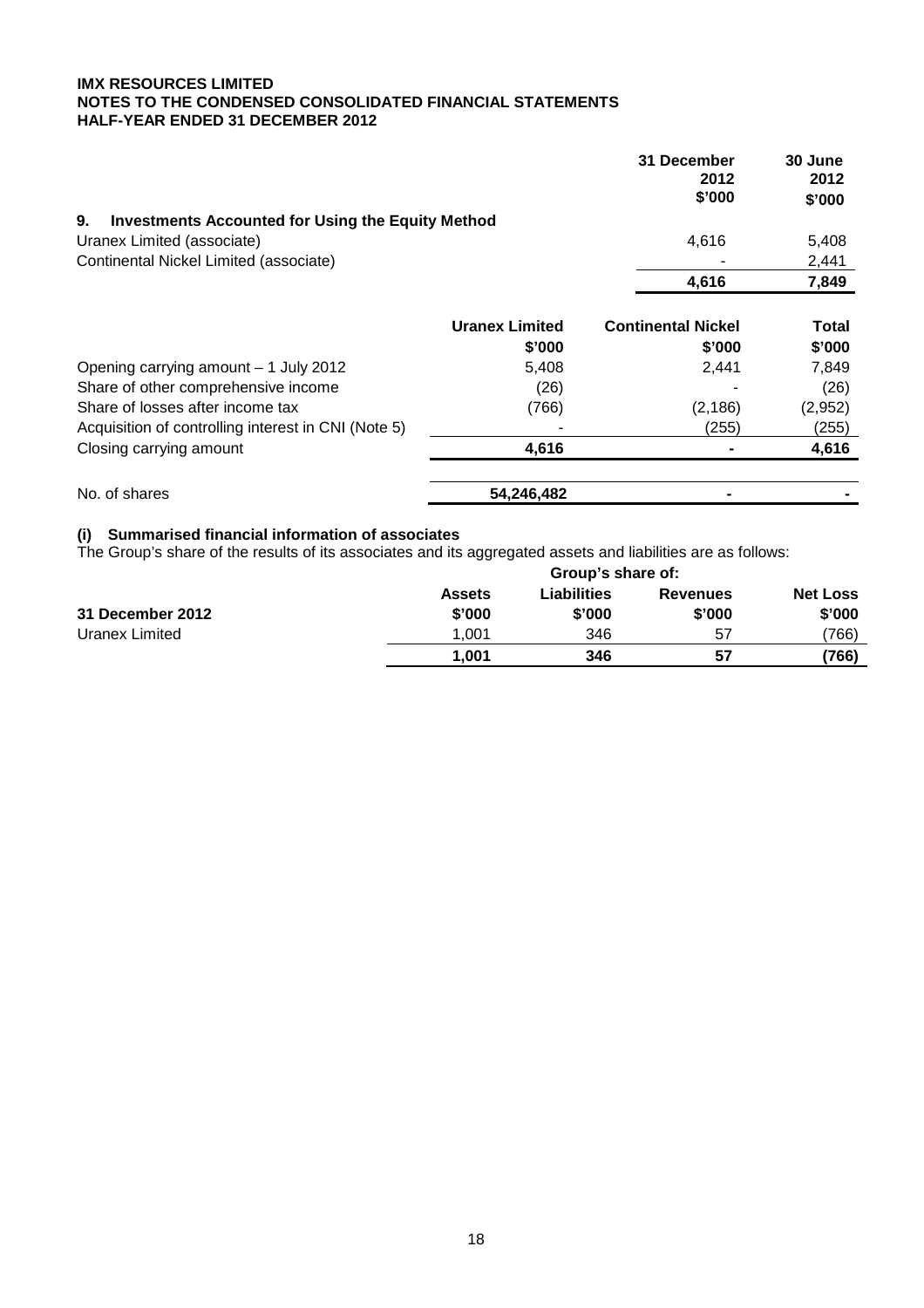## **10. Property, plant and equipment**

|                                       | Plant and<br>Equipment | Furniture<br>and Fittings | Motor<br>vehicles | Leasehold<br>improve-<br>ments | Mine property<br>and<br>development | Mine<br>Infrastruc-<br>ture | Total     |
|---------------------------------------|------------------------|---------------------------|-------------------|--------------------------------|-------------------------------------|-----------------------------|-----------|
|                                       | \$'000                 | \$'000                    | \$'000            | \$'000                         | \$'000                              | \$'000                      | \$'000    |
| Half-year ended                       |                        |                           |                   |                                |                                     |                             |           |
| 31 December 2012                      |                        |                           |                   |                                |                                     |                             |           |
| Carrying amount<br>at beginning of    |                        |                           |                   |                                |                                     |                             |           |
| year                                  | 272                    | 218                       | 252               |                                | 46,042                              | 6,298                       | 53,082    |
| Additions                             | 563                    | 77                        |                   |                                | 1,475                               |                             | 2,115     |
| Disposals                             |                        | (13)                      |                   |                                |                                     |                             | (13)      |
| Amortisation of<br>rehabilitation and |                        |                           |                   |                                |                                     |                             |           |
| restoration asset                     |                        |                           |                   |                                | (96)                                |                             | (96)      |
| Amortisation of<br>deferred waste     |                        |                           |                   |                                | (5, 339)                            |                             | (5, 339)  |
| Depreciation                          |                        |                           |                   |                                |                                     |                             |           |
| expense                               | (399)                  | (36)                      | (51)              |                                | (1, 321)                            | (1,033)                     | (2, 840)  |
| <b>Carrying amount</b>                |                        |                           |                   |                                |                                     |                             |           |
| at end of year                        | 436                    | 246                       | 201               |                                | 40,761                              | 5,265                       | 46,909    |
| Cost                                  | 1,367                  | 587                       | 487               |                                | 45,689                              | 9,152                       | 57,282    |
| Accumulated                           |                        |                           |                   |                                |                                     |                             |           |
| depreciation                          | (931)                  | (341)                     | (286)             | $\overline{\phantom{a}}$       | (4,928)                             | (3,887)                     | (10, 373) |
| <b>Carrying amount</b>                | 436                    | 246                       | 201               | ä,                             | 40,761                              | 5,265                       | 46,909    |
|                                       |                        |                           |                   |                                |                                     |                             |           |
| Year ended                            |                        |                           |                   |                                |                                     |                             |           |
| 30 June 2012                          |                        |                           |                   |                                |                                     |                             |           |
| Carrying amount<br>at beginning of    |                        |                           |                   |                                |                                     |                             |           |
| year                                  | 263                    | 114                       | 363               |                                | 24,264                              | 8,021                       | 33,025    |
| Additions                             | 156                    | 177                       | 6                 |                                | 23,943                              | 21                          | 24,303    |
| <b>Disposals</b>                      |                        |                           | (10)              |                                |                                     |                             | (10)      |
| Amortisation of<br>rehabilitation and |                        |                           |                   |                                |                                     |                             |           |
| restoration asset                     |                        |                           |                   |                                | (34)                                |                             | (34)      |
| Depreciation<br>expense               | (147)                  | (73)                      | (107)             |                                | (2, 131)                            | (1,744)                     | (4,202)   |
| <b>Carrying amount</b>                |                        |                           |                   |                                |                                     |                             |           |
| at end of year                        | 272                    | 218                       | 252               | ٠                              | 46,042                              | 6,298                       | 53,082    |
|                                       |                        |                           |                   |                                |                                     |                             |           |
| Cost<br>Accumulated                   | 803                    | 523                       | 487               |                                | 49,554                              | 9,152                       | 60,519    |
| depreciation /                        |                        |                           |                   |                                |                                     |                             |           |
| amortisation                          | (531)                  | (305)                     | (235)             |                                | (3, 512)                            | (2, 854)                    | (7, 437)  |
| <b>Carrying amount</b>                | 272                    | 218                       | 252               | L.                             | 46,042                              | 6,298                       | 53,082    |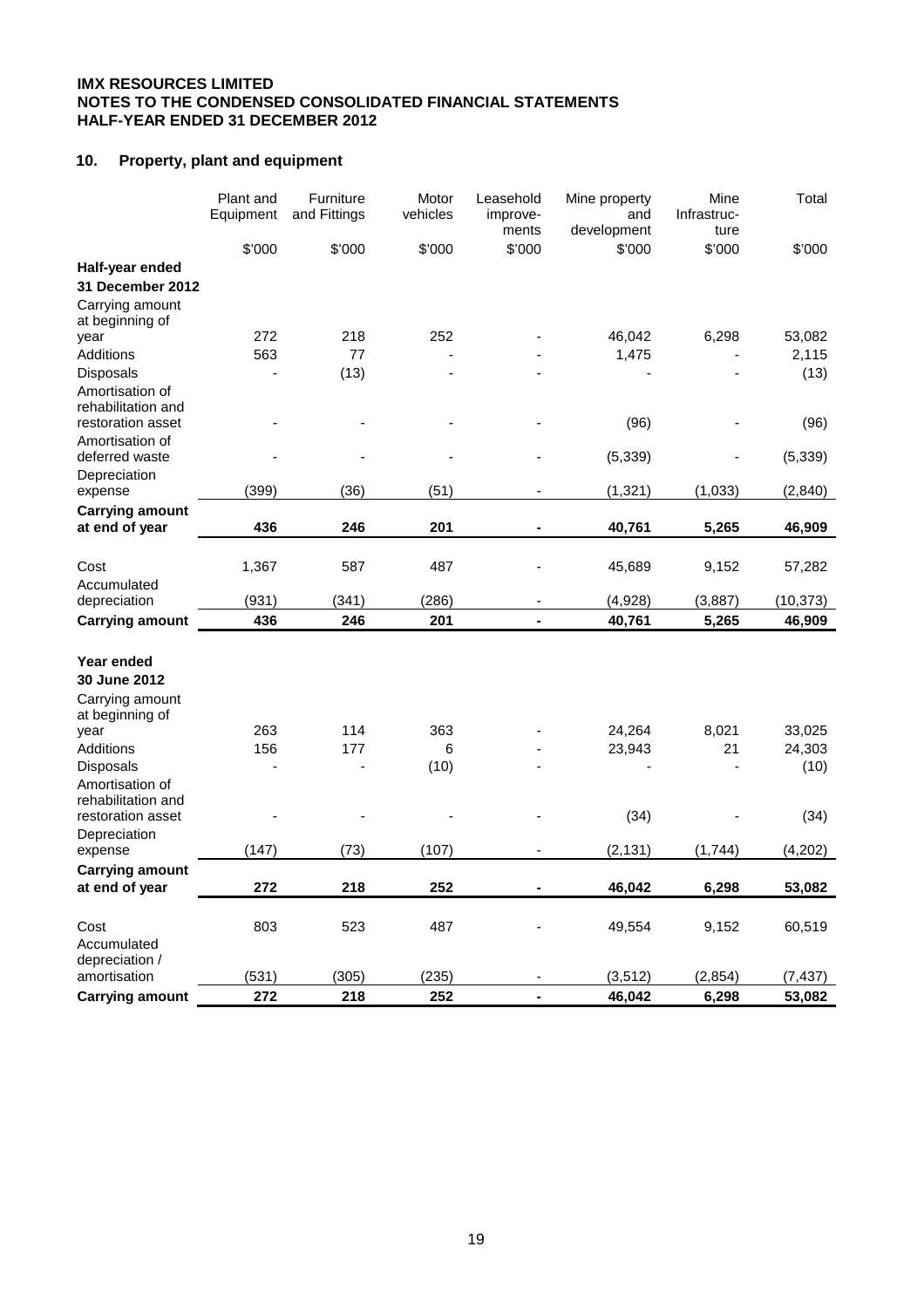|                          | 31 December    | 30 June |
|--------------------------|----------------|---------|
|                          | 2012           | 2012    |
|                          | \$'000         | \$'000  |
| 11. Loans and borrowings |                |         |
| Interest bearing loan    |                | 9,000   |
|                          | $\blacksquare$ | 9,000   |

During the half-year ended 31 December 2012, the loan from LinQ Capital Limited was repaid in full. This \$15.0 million facility incurred interest at the rate of 13.0% per annum on drawn amounts and 6.5% per annum on undrawn amounts. This one year loan facility agreement, originally due to expire in May 2013, was terminated by the Cairn Hill Mine Operation subsequent to year end. Payment of interest on the undrawn portion for the full term of the facility (\$0.5 million) was made in January 2013.

## **12. Loans from related parties**

| (a) Current                     |        |        |
|---------------------------------|--------|--------|
| Loan from Sichuan Taifeng Group | 20,474 |        |
|                                 | 20,474 |        |
| (b) Non-Current                 |        |        |
| Loan from Sichuan Taifeng Group |        | 20,474 |
|                                 |        | 20,474 |

The classification of the loan from Sichuan Taifeng Group at half-year end has been assessed as current due to the expectation of estimated cash flow distributions to both shareholders in their respective proportions from the Cairn Hill Mining Operation from 1 January 2013 through to the end of December 2013. These forecast distributions have been determined based on the Group's expectations of production levels, iron ore prices and exchange rates being met. There is no contractual obligation to repay the loan over this period and if these expected cash flows do not eventuate, all or part of the loan will not be repaid.

## **113. Trade and Other Payables**

## **(a) Current Liabilities**

| Trade creditors  | 21.631 | 28,348 |
|------------------|--------|--------|
| Accrued expenses | 6.595  | 4.226  |
| Other creditors  | 417    | 279    |
|                  | 28,643 | 32,853 |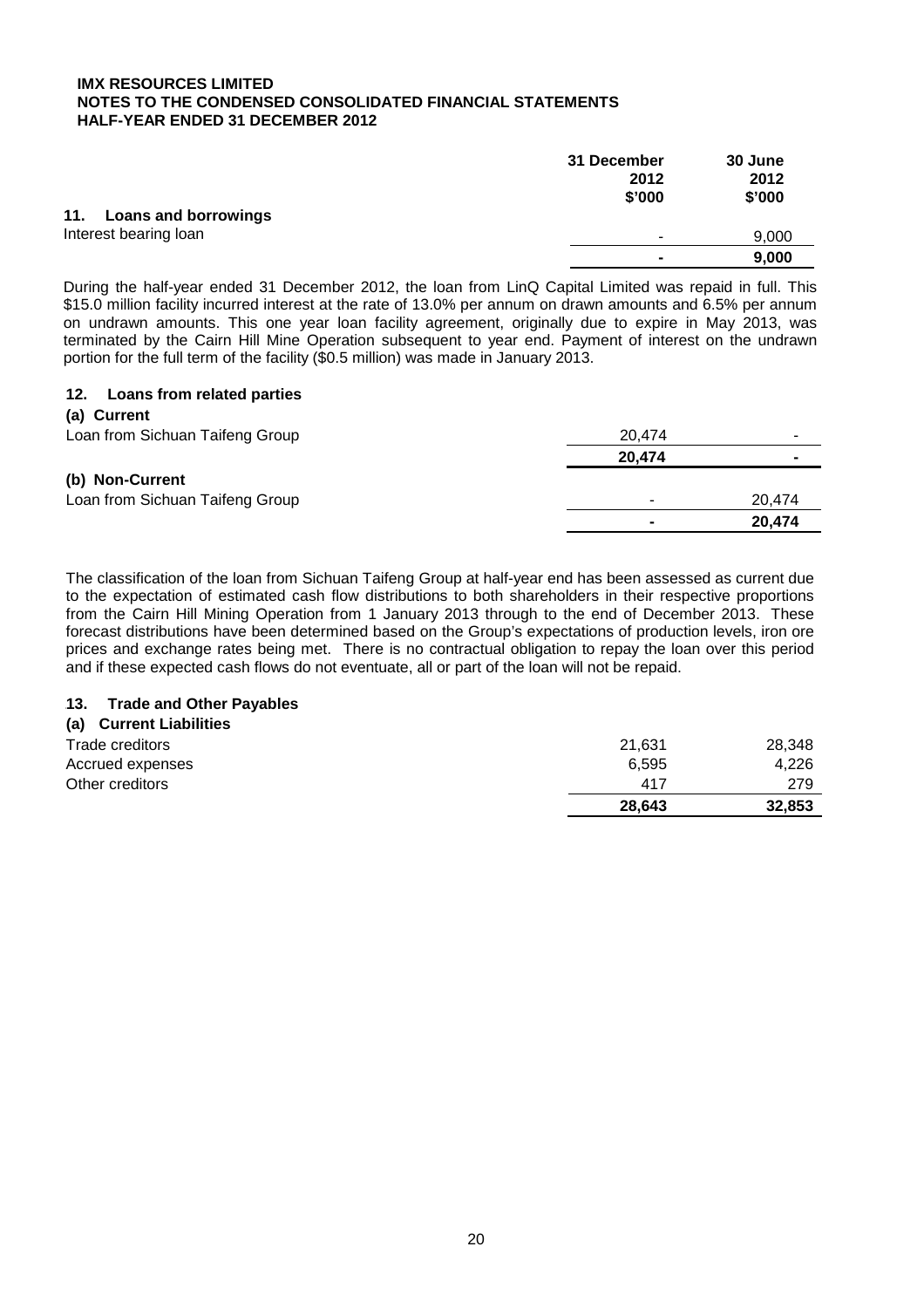## **114. Contributed equity**

|                                              |                     | 31 December<br>2012 |                     | 30 June<br>2012 |
|----------------------------------------------|---------------------|---------------------|---------------------|-----------------|
|                                              | Number of<br>shares | \$'000              | Number of<br>shares | \$'000          |
| (a) Issued and Paid up Capital               |                     |                     |                     |                 |
| Ordinary shares fully paid                   | 396,349,145         | 120,323             | 262,612,803         | 100,976         |
| (a) Movement in fully paid ordinary shares   |                     |                     |                     |                 |
|                                              | Number of<br>shares | \$'000              | Number of<br>shares | \$'000          |
| Balance as at 1 July                         | 262,612,803         | 100,976             | 262,612,803         | 100,976         |
| Shares issued as part of acquisition of CNI  |                     |                     |                     |                 |
| (Note 5)                                     | 99,827,342          | 15,972              |                     |                 |
| Issue of shares, net of costs <sup>(1)</sup> | 33,909,000          | 3,375               |                     |                 |
| Balance as of 31 December 2012/              |                     |                     |                     |                 |
| 30 June 2012                                 | 396,349,145         | 120,323             | 262,612,803         | 100,976         |
|                                              |                     |                     |                     |                 |

## **(b) Movement in Unlisted Options on issue**

|                                                                             | Number of<br>options | \$'000 | <b>Number of</b><br>options | \$'000 |
|-----------------------------------------------------------------------------|----------------------|--------|-----------------------------|--------|
| Balance as at 1 July                                                        | 13,100,000           |        | 14,975,000                  |        |
| Share options and warrants issued as part of<br>acquisition of CNI (Note 5) | 3,922,500            | 727    |                             |        |
| Issued to employees during the period (2)                                   | 3,200,000            |        | 2,350,000                   |        |
| Cancelled / expired                                                         | (6,250,000)          |        | (4,225,000)                 |        |
| Balance as of 31 December 2012 and                                          |                      |        |                             |        |
| 30 June 2012                                                                | 13,972,500           | 727    | 13,100,000                  |        |
| <b>Movement in Listed Options on issue</b><br>(c)                           |                      |        |                             |        |
|                                                                             | Number of            |        | Number of                   |        |
|                                                                             | options              | \$'000 | options                     | \$'000 |
| Balance as at 1 July                                                        |                      |        |                             |        |
| Share options and warrants issued as part of                                |                      |        |                             |        |
| acquisition of CNI (Note 5)                                                 | 13,490,201           | 322    |                             |        |
| Balance as of 31 December 2012 and                                          |                      |        |                             |        |
| 30 June 2012                                                                | 13,490,201           | 322    |                             |        |

(1) Issue of 33,909,000 ordinary shares at \$0.11 per share on 21 November 2012.

(2) Issued during the year, includes those options granted and those options issued by way of legal obligation under employment agreements with employees. At 30 June 2012, there were 2.0 million options that had been issued under a legal obligation but were yet to be granted. At 31 December 2012, these 2.0 million options were granted.

## **Share Option Program**

|                                | Employees <sup>(1)</sup> | Key Management Personnel <sup>(2)</sup> |             |             |  |
|--------------------------------|--------------------------|-----------------------------------------|-------------|-------------|--|
| Grant date                     | 24 Aug 2012              | 24 Aug 2012                             | 22 Nov 2012 | 22 Nov 2012 |  |
| Fair value at grant date (\$)  | 0.07                     | 0.07                                    | 0.05        | 0.04        |  |
| Share price at grant date (\$) | 0.15                     | 0.15                                    | 0.14        | 0.14        |  |
| Exercise price (\$)            | 0.27                     | 0.27                                    | 0.42        | 0.35        |  |
| <b>Expected volatility</b>     | 67.0%                    | 67.0%                                   | 67.0%       | 67.0%       |  |
| Option life                    | 5 years                  | 5 years                                 | 5 years     | 5 years     |  |
| <b>Expected dividends</b>      | 0%                       | 0%                                      | $0\%$       | 0%          |  |
| Risk free interest rate        | 2.77%                    | 2.77%                                   | 2.81%       | 2.81%       |  |

(1) Options issued pursuant to the Company's long-term incentive plan.

(2) Options issued to key management personnel (24 Aug 2012) and options issued pursuant to the Managing Director's employment agreement (22 Nov 2012).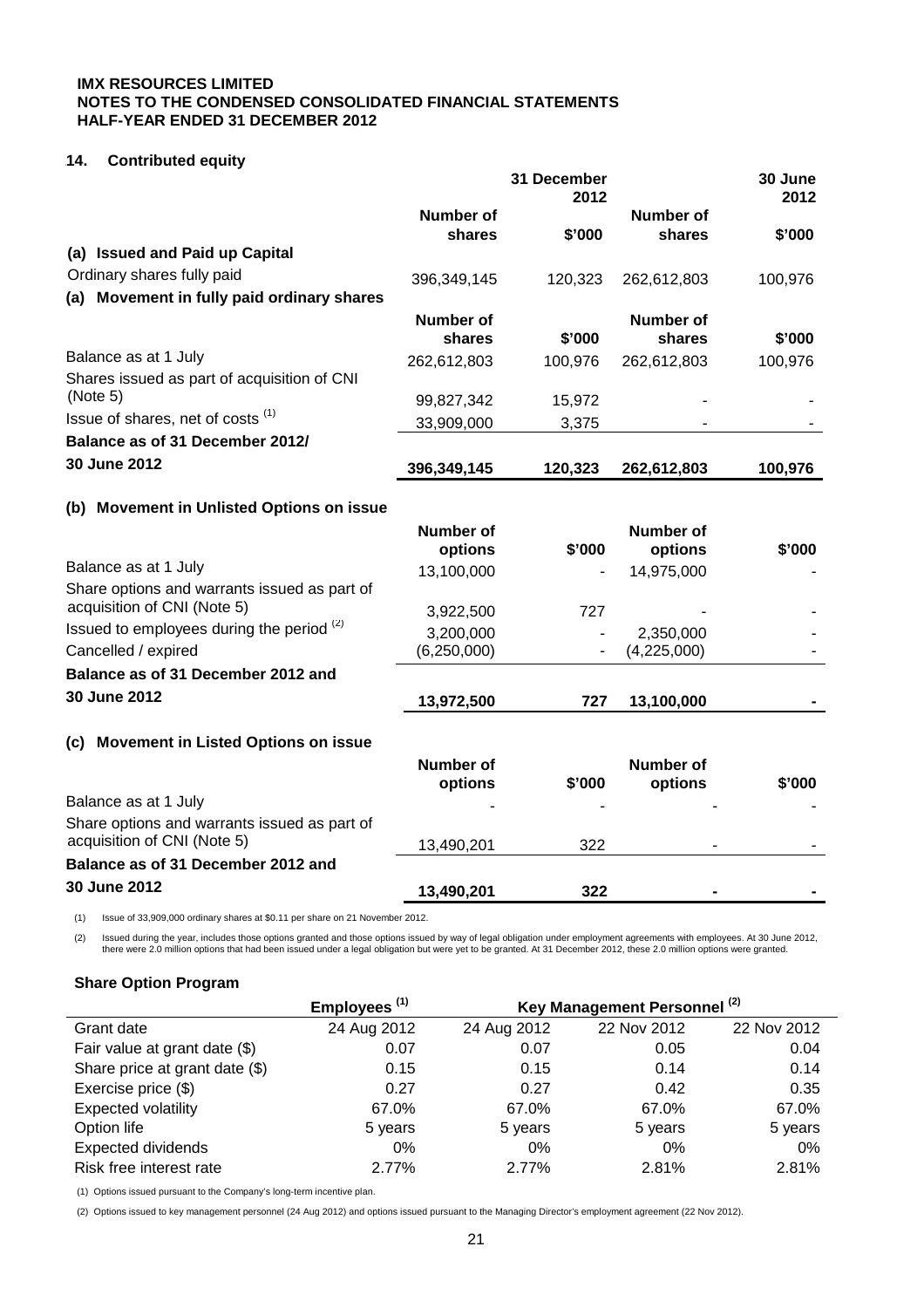## **15. Operating Segments**

#### **Segment products and locations**

Management has determined the operating segments based on the reports reviewed by the chief operating decision maker.

The Group operates in the resources industry. The Group carries out mining activities on the Cairn Hill Phase 1 Project representing the Group's only operating asset. All revenues and expenses from the Cairn Hill Project are included in the Cairn Hill operating segment. In addition to this operating asset, the Group's other operating segment is exploration, which represents the Group's other exploration assets.

Information about the reportable segments are as follows:

|          |        | <b>Exploration</b>     |         |        | Other  |          | Total    |
|----------|--------|------------------------|---------|--------|--------|----------|----------|
| 2012     | 2011   | 2012                   | 2011    | 2012   | 2011   | 2012     | 2011     |
| \$'000   | \$'000 | \$'000                 | \$'000  | \$'000 | \$'000 | \$'000   | \$'000   |
|          |        |                        |         |        |        |          |          |
| 86,131   | 85.145 | ۰                      | ۰       | ۰      | ۰      | 86.131   | 85,145   |
|          |        |                        |         |        |        |          |          |
|          |        |                        |         |        |        |          |          |
| (2, 456) | 1,581  | (5,088)                | (2,976) | ٠      | ۰      | (7, 544) | (1, 395) |
|          |        |                        |         |        |        |          |          |
| 82,399   | 87,637 | 22,677                 | 172     | 6,428  | 26,796 | 111,504  | 114,605  |
|          |        | <b>Mine Operations</b> |         |        |        |          |          |

Reconciliation of profit before tax for the operating segments to the Group profit before tax is provided as follows:

|                                                                     | 31 December<br>2012 | 31 December<br>2011 |
|---------------------------------------------------------------------|---------------------|---------------------|
|                                                                     | \$'000              | \$'000              |
| Profit / (loss) before tax for Operating Segments (see table above) | (7, 544)            | (1,395)             |
| Corporate and administration costs                                  | (6, 446)            | (3,259)             |
| Other income                                                        |                     | 414                 |
| Share of associate's losses                                         | (2.952)             | (4.951)             |
| Profit / (loss) before tax for the Group                            | (16, 942)           | (9, 191)            |

#### **16. Related Party Transactions**

#### *Other transactions with key management personnel*

IMX is the 51% owner of Outback Iron Pty Ltd which, in turn, owns 100% of Termite. Termite has entered into an agreement for Standout Enterprises Pty Ltd ("Standout Enterprises") to act as sales agent in the life of mine ore sales to Termite's largest customer. The compensation to Standout Enterprises is USD 0.45/tonne (30 June 2012: USD 1.00/tonne) for the contracted tonnages. Standout Enterprises is related to IMX because Stephen Hunt, a director of IMX, is a 50% beneficiary of Standout Enterprises.

#### **17. Events Occurring after Balance Date**

• On 18 February 2013, IMX announced that Mt Woods Copper-Gold JV with OZ Minerals Limited would remain in place and it would not proceed with the sale of its 49% interest in the Mount Woods Copper-Gold JV to OZ Exploration Limited Pty Ltd.

There has been no other significant event that has occurred between the balance date and the date of this report that has significantly affected, or may significantly affect the operations of the economic entity, the results of these operations or the state of affairs of the entity in future periods.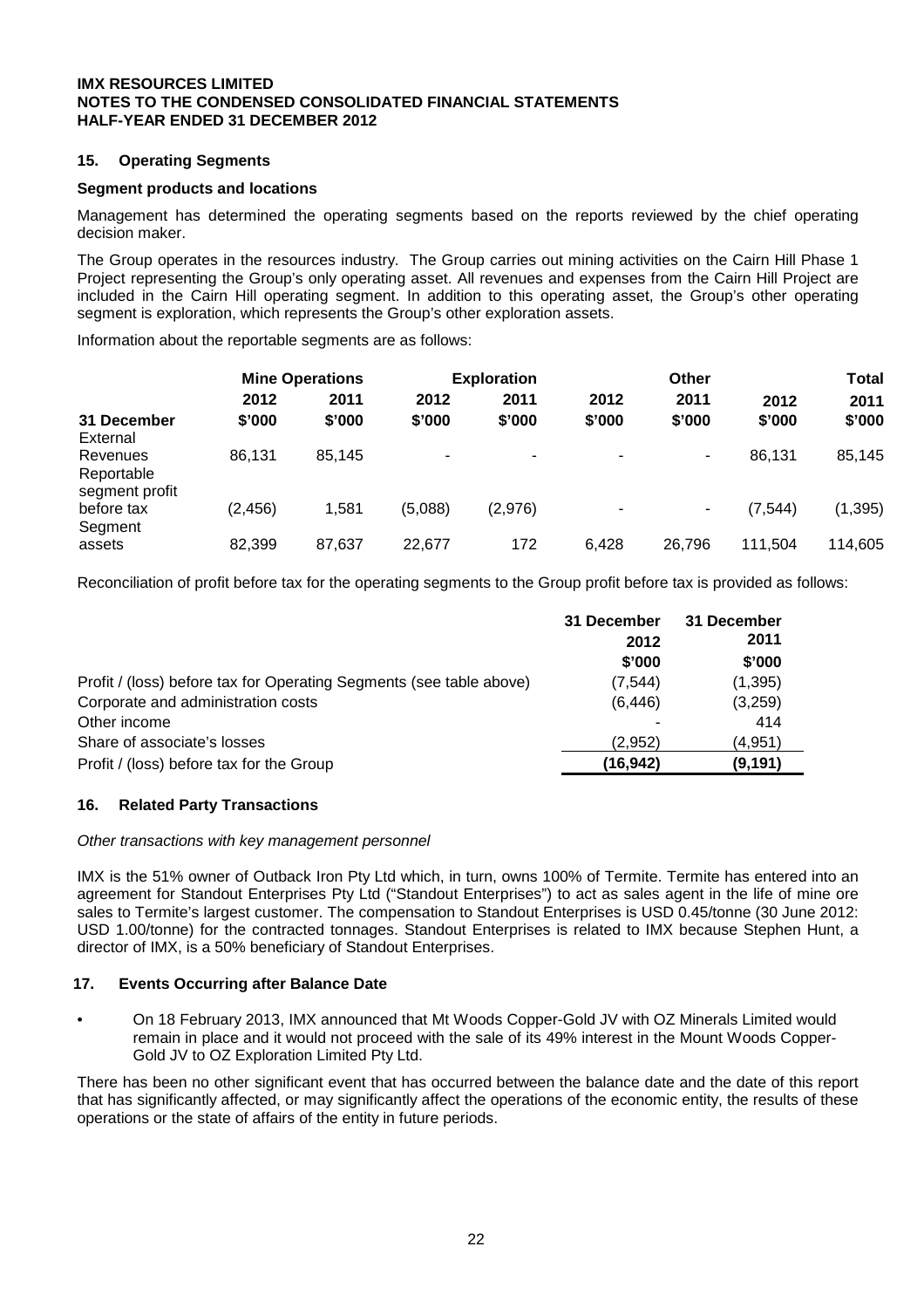## **IMX RESOURCES LIMITED DIRECTORS' DECLARATION**

In accordance with a resolution of the Directors of IMX Resources Limited (the "Directors"), I state that:

In the opinion of the Directors:

- (a) The financial statements and notes of the consolidated entity are in accordance with the *Corporations Act 2001* and:
	- (i) giving a true and fair view of the financial position as at 31 December 2012 and the performance for the half-year ended on that date of the consolidated entity
	- (ii) complying with Accounting Standard AASB 134 *Interim Financial Reporting* and the *Corporations Regulations 2001*
- (b) There are reasonable grounds to believe that the Company will be able to pay its debts as and when they become due and payable.

Signed in accordance with a resolution of the Directors made pursuant to Section 303(5) of the *Corporations Act 2001*.

On behalf of the Board

Al Mondows

MANAGING DIRECTOR PERTH, WA

15 March 2013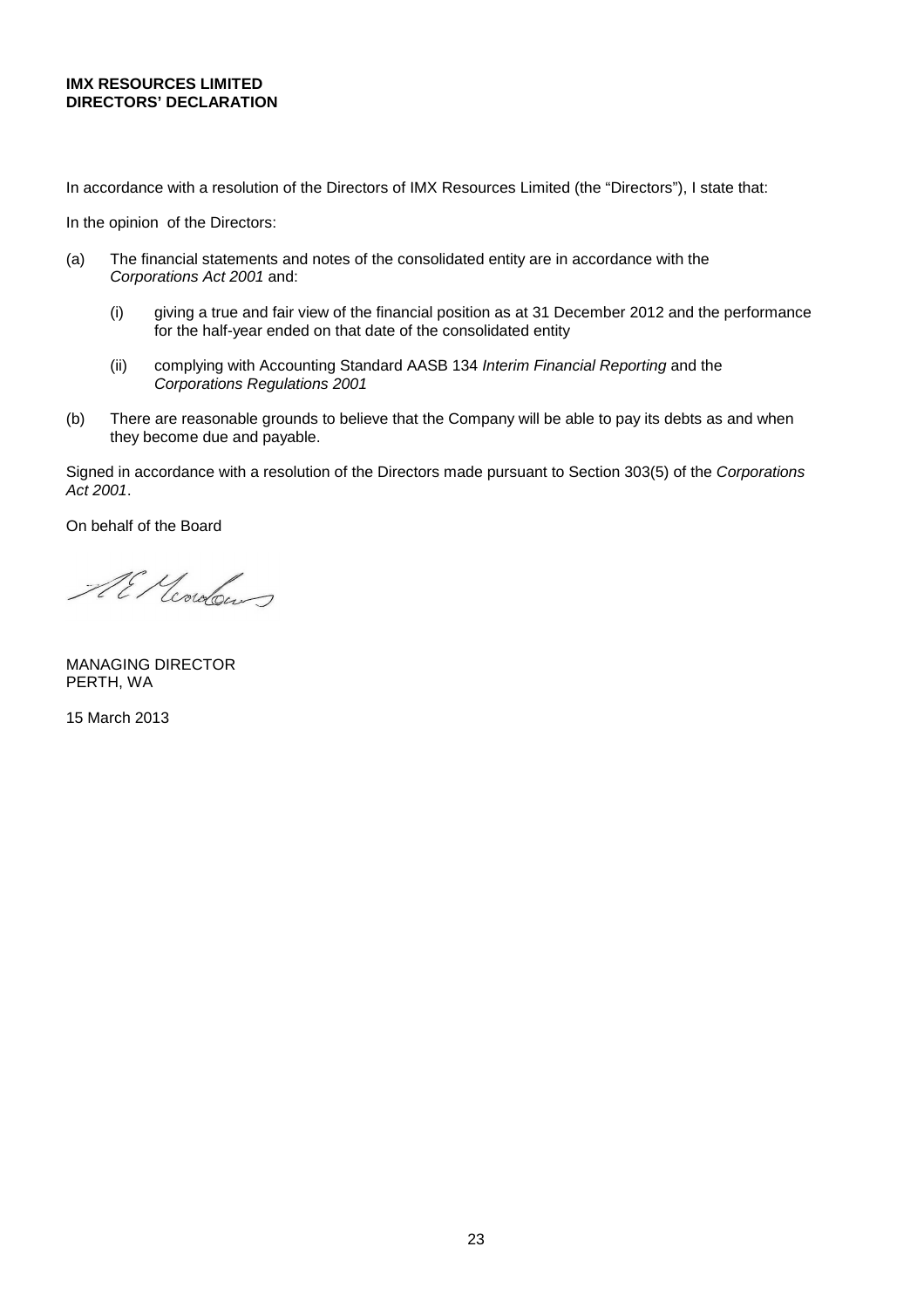

## **Independent auditor's review report to the members of IMX Resources Limited**

## **Report on the financial report**

We have reviewed the accompanying interim financial report of IMX Resources Limited, which comprises the condensed consolidated statement of financial position as at 31 December 2012, condensed consolidated statement of comprehensive income, condensed consolidated statement of changes in equity and condensed consolidated statement of cash flows for the half-year ended on that date, notes comprising a summary of significant accounting policies and other explanatory information and the directors' declaration of the Group comprising the company and the entities it controlled at the half-year's end or from time to time during the half-year.

## *Directors' responsibility for the half-year financial report*

The directors of the company are responsible for the preparation of the interim financial report that gives a true and fair view in accordance with Australian Accounting Standards and the *Corporations Act 2001* and for such control as the directors determine is necessary to enable the preparation of the interim financial report that is free from material misstatement, whether due to fraud or error.

## *Auditor's responsibility*

Our responsibility is to express a conclusion on the interim financial report based on our review. We conducted our review in accordance with Auditing Standard on Review Engagements ASRE 2410 *Review of a Financial Report Performed by the Independent Auditor of the Entity,* in order to state whether, on the basis of the procedures described, we have become aware of any matter that makes us believe that the interim financial report is not in accordance with the *Corporations Act 2001* including: giving a true and fair view of the Group's financial position as at 31 December 2012 and its performance for the half-year ended on that date; and complying with Australian Accounting Standard AASB 134 *Interim Financial Reporting* and the *Corporations Regulations 2001*. As auditor of IMX Resources Limited, ASRE 2410 requires that we comply with the ethical requirements relevant to the audit of the annual financial report.

A review of an interim financial report consists of making enquiries, primarily of persons responsible for financial and accounting matters, and applying analytical and other review procedures. A review is substantially less in scope than an audit conducted in accordance with Australian Auditing Standards and consequently does not enable us to obtain assurance that we would become aware of all significant matters that might be identified in an audit. Accordingly, we do not express an audit opinion.

## *Independence*

In conducting our review, we have complied with the independence requirements of the *Corporations Act 2001*.